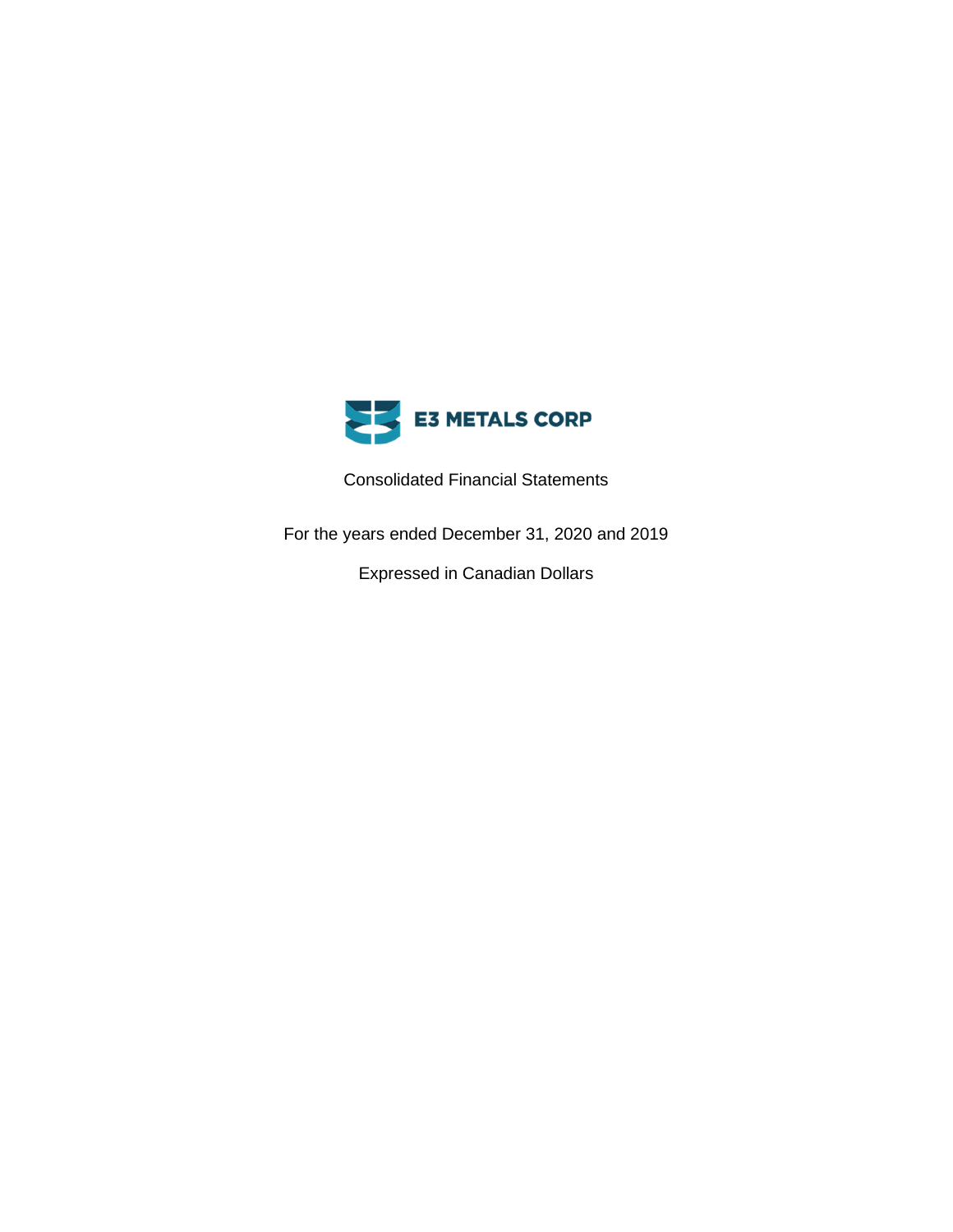

| Page     |
|----------|
|          |
| $3 - 4$  |
| 5        |
| 6        |
| 7        |
| 8        |
| $9 - 33$ |
|          |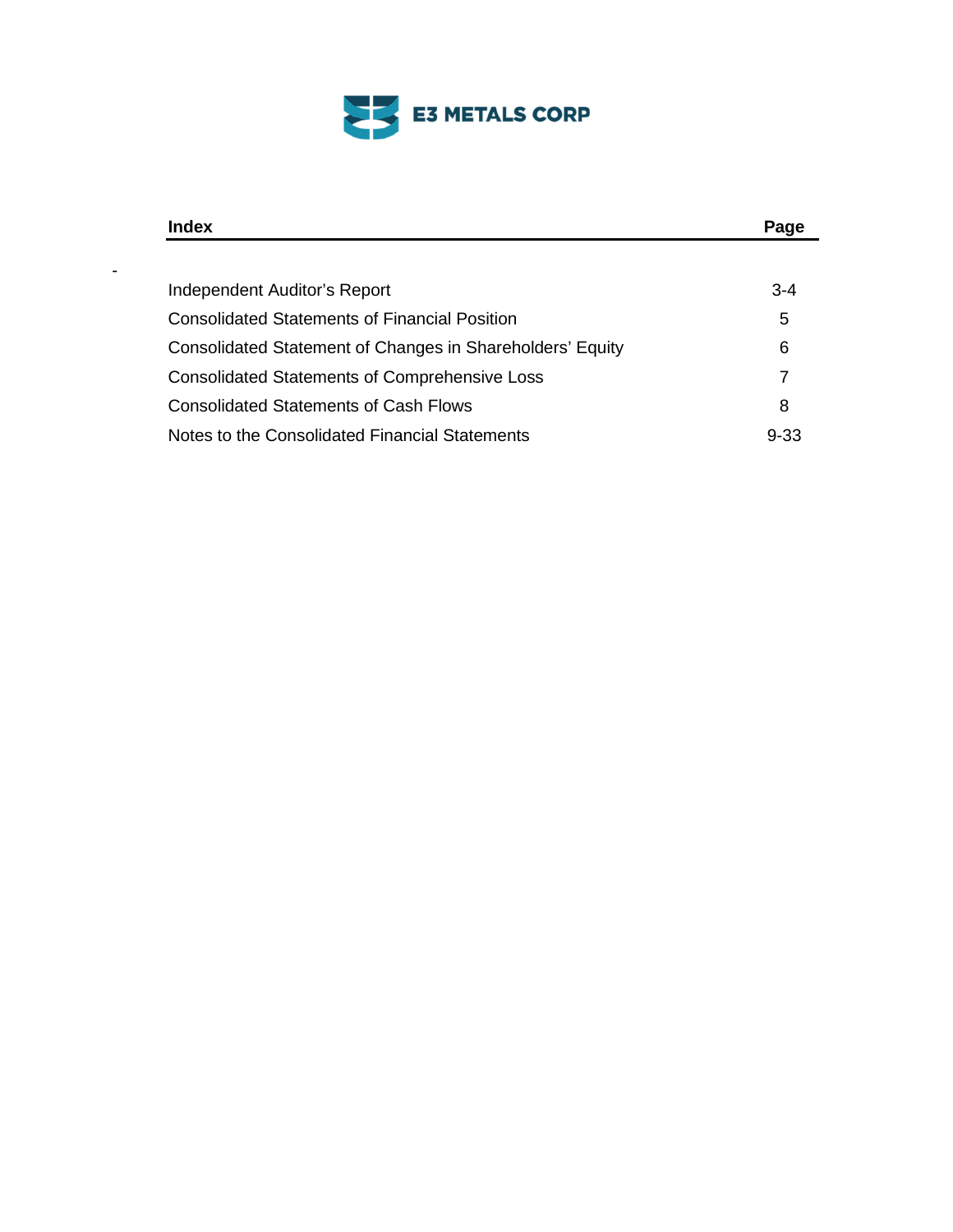

To the Shareholders of E3 Metals Corp.:

#### **Opinion**

We have audited the consolidated financial statements of E3 Metals Corp. and its subsidiaries (the "Company"), which comprise the consolidated statements of financial position as at December 31, 2020 and December 31, 2019, and the consolidated statements of comprehensive loss, changes in shareholders' equity and cash flows for the years then ended, and notes to the consolidated financial statements, including a summary of significant accounting policies.

In our opinion, the accompanying consolidated financial statements present fairly, in all material respects, the consolidated financial position of the Company as at December 31, 2020 and December 31, 2019, and its consolidated financial performance and its consolidated cash flows for the years then ended in accordance with International Financial Reporting Standards.

## **Basis for Opinion**

We conducted our audits in accordance with Canadian generally accepted auditing standards. Our responsibilities under those standards are further described in the Auditor's Responsibilities for the Audit of the Consolidated Financial Statements section of our report. We are independent of the Company in accordance with the ethical requirements that are relevant to our audits of the consolidated financial statements in Canada, and we have fulfilled our other ethical responsibilities in accordance with these requirements. We believe that the audit evidence we have obtained is sufficient and appropriate to provide a basis for our opinion.

#### **Material Uncertainty Related to Going Concern**

We draw attention to Note 1 in the consolidated financial statements, which indicates that the Company has not generated revenues from operations and has an accumulated deficit as at December 31, 2020. As stated in Note 1, these events or conditions, along with other matters as set forth in Note 1, indicate that a material uncertainty exists that may cast significant doubt on the Company's ability to continue as a going concern. Our opinion is not modified in respect of this matter.

#### **Other Information**

Management is responsible for the other information. The other information comprises Management's Discussion and Analysis.

Our opinion on the consolidated financial statements does not cover the other information and we do not express any form of assurance conclusion thereon.

In connection with our audits of the consolidated financial statements, our responsibility is to read the other information and, in doing so, consider whether the other information is materially inconsistent with the consolidated financial statements or our knowledge obtained in the audits or otherwise appears to be materially misstated. We obtained Management's Discussion and Analysis prior to the date of this auditor's report. If, based on the work we have performed on this other information, we conclude that there is a material misstatement of this other information, we are required to report that fact. We have nothing to report in this regard.

#### **Responsibilities of Management and Those Charged with Governance for the Consolidated Financial Statements**

Management is responsible for the preparation and fair presentation of the consolidated financial statements in accordance with International Financial Reporting Standards, and for such internal control as management determines is necessary to enable the preparation of consolidated financial statements that are free from material misstatement, whether due to fraud or error.

In preparing the consolidated financial statements, management is responsible for assessing the Company's ability to continue as a going concern, disclosing, as applicable, matters related to going concern and using the going concern basis of accounting unless management either intends to liquidate the Company or to cease operations, or has no realistic alternative but to do so.

Those charged with governance are responsible for overseeing the Company's financial reporting process.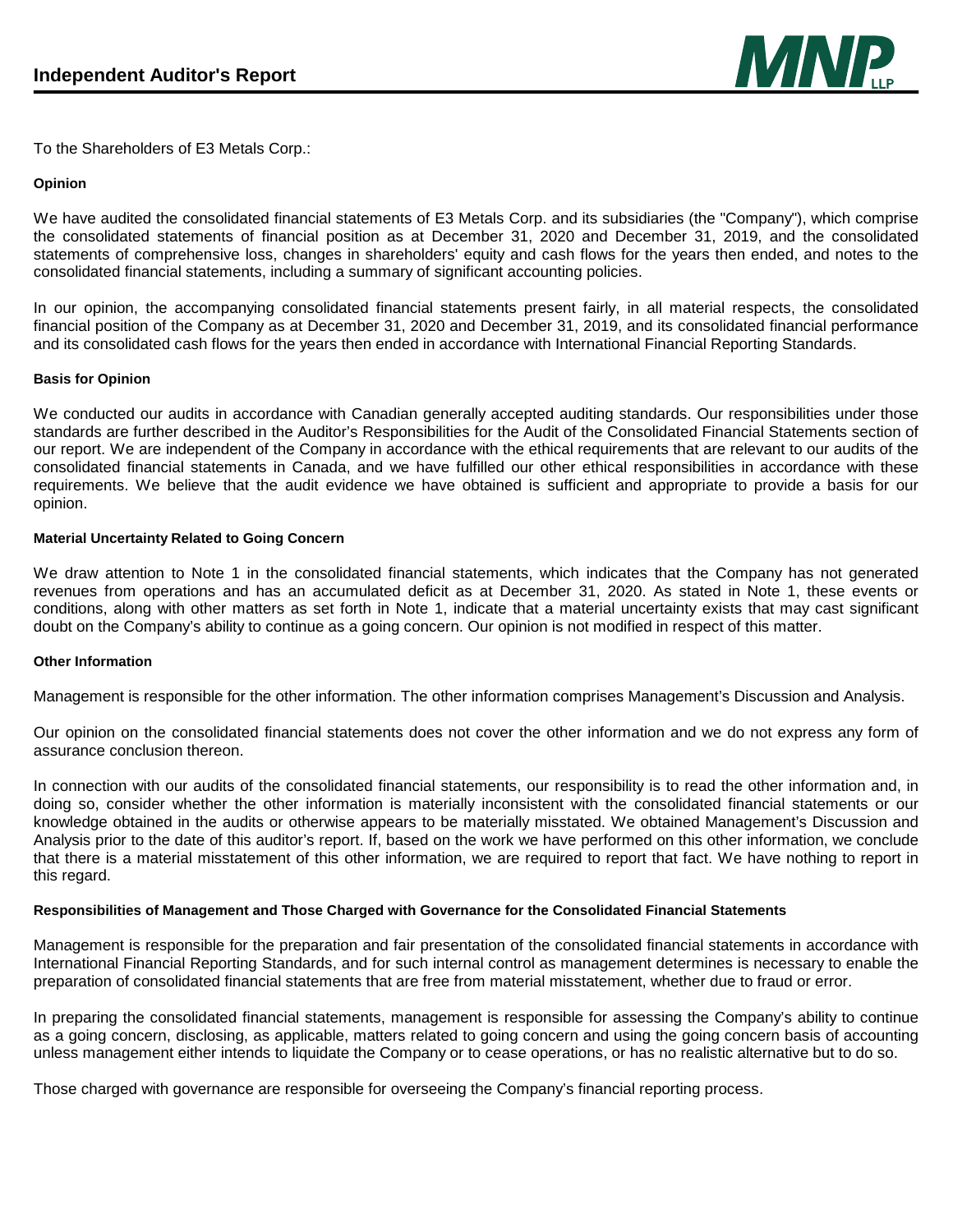#### **Auditor's Responsibilities for the Audit of the Consolidated Financial Statements**

Our objectives are to obtain reasonable assurance about whether the consolidated financial statements as a whole are free from material misstatement, whether due to fraud or error, and to issue an auditor's report that includes our opinion. Reasonable assurance is a high level of assurance, but is not a guarantee that an audit conducted in accordance with Canadian generally accepted auditing standards will always detect a material misstatement when it exists. Misstatements can arise from fraud or error and are considered material if, individually or in the aggregate, they could reasonably be expected to influence the economic decisions of users taken on the basis of these consolidated financial statements.

As part of an audit in accordance with Canadian generally accepted auditing standards, we exercise professional judgment and maintain professional skepticism throughout the audit. We also:

- Identify and assess the risks of material misstatement of the consolidated financial statements, whether due to fraud or error, design and perform audit procedures responsive to those risks, and obtain audit evidence that is sufficient and appropriate to provide a basis for our opinion. The risk of not detecting a material misstatement resulting from fraud is higher than for one resulting from error, as fraud may involve collusion, forgery, intentional omissions, misrepresentations, or the override of internal control.
- Obtain an understanding of internal control relevant to the audit in order to design audit procedures that are appropriate in the circumstances, but not for the purpose of expressing an opinion on the effectiveness of the Company's internal control.
- Evaluate the appropriateness of accounting policies used and the reasonableness of accounting estimates and related disclosures made by management.
- Conclude on the appropriateness of management's use of the going concern basis of accounting and, based on the audit evidence obtained, whether a material uncertainty exists related to events or conditions that may cast significant doubt on the Company's ability to continue as a going concern. If we conclude that a material uncertainty exists, we are required to draw attention in our auditor's report to the related disclosures in the consolidated financial statements or, if such disclosures are inadequate, to modify our opinion. Our conclusions are based on the audit evidence obtained up to the date of our auditor's report. However, future events or conditions may cause the Company to cease to continue as a going concern.
- Evaluate the overall presentation, structure and content of the consolidated financial statements, including the disclosures, and whether the consolidated financial statements represent the underlying transactions and events in a manner that achieves fair presentation.

We communicate with those charged with governance regarding, among other matters, the planned scope and timing of the audits and significant audit findings, including any significant deficiencies in internal control that we identify during our audits.

We also provide those charged with governance with a statement that we have complied with relevant ethical requirements regarding independence, and to communicate with them all relationships and other matters that may reasonably be thought to bear on our independence, and where applicable, related safeguards.

The engagement partner on the audit resulting in this independent auditor's report is Leanne Bjalek.

Calgary, Alberta

 $M N P$ LLP

April 20, 2021 Chartered Professional Accountants

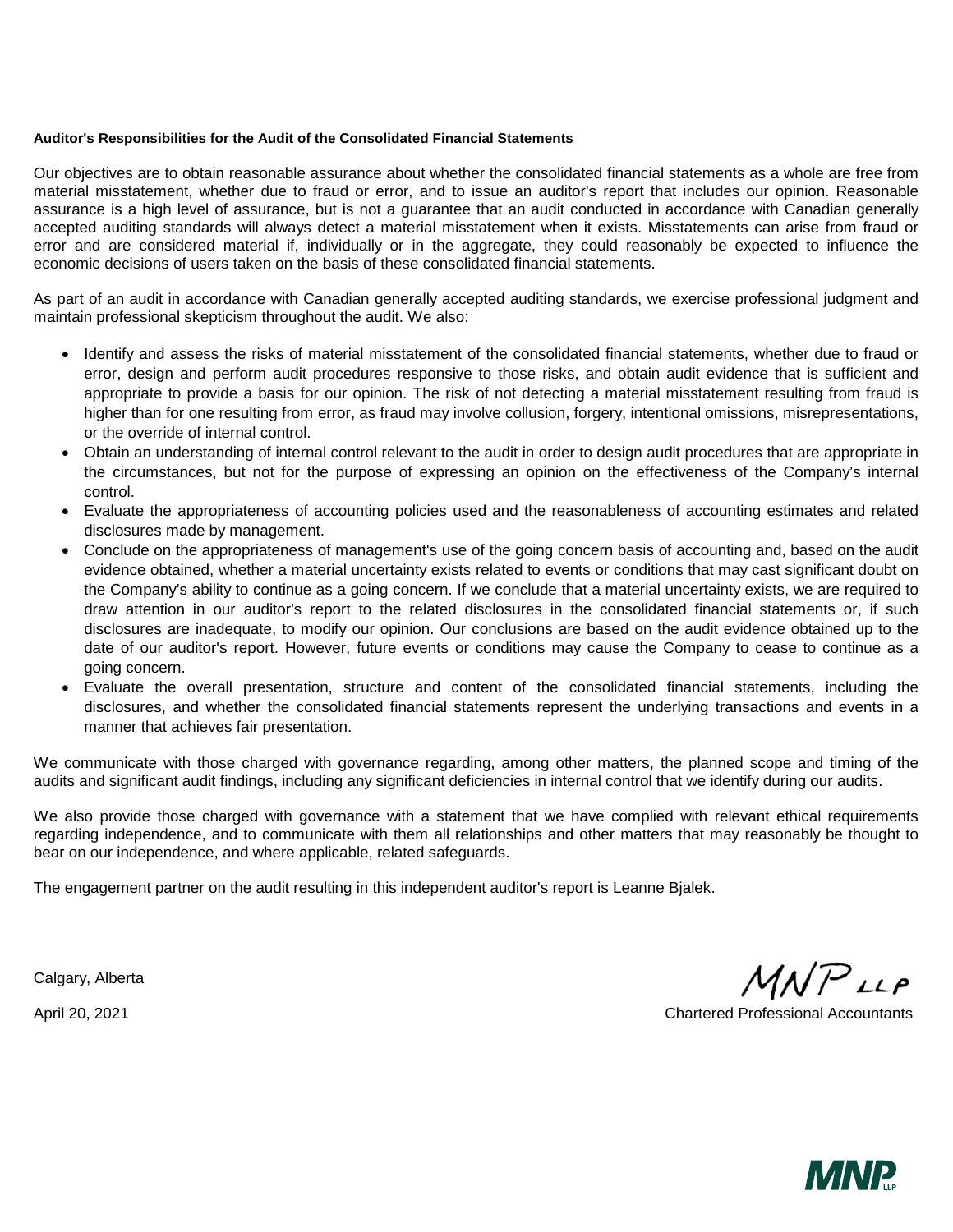

### Consolidated Statements of Financial Position (Expressed in Canadian Dollars) As at

|                                                                            |                | December 31, December 31, |                 |
|----------------------------------------------------------------------------|----------------|---------------------------|-----------------|
|                                                                            | <b>Notes</b>   | 2020                      | 2019            |
|                                                                            |                |                           |                 |
| <b>Assets</b>                                                              |                |                           |                 |
| Current assets:                                                            |                |                           |                 |
| Cash                                                                       |                | \$<br>6,467,377           | \$<br>277,464   |
| Restricted cash                                                            | 9              | 250,545                   | 945,108         |
| Receivables                                                                | 3              | 52,929                    | 42,053          |
| Prepaids                                                                   | 4              | 86,490                    | 232,625         |
|                                                                            |                | 6,857,341                 | 1,497,250       |
| Property and equipment                                                     | 5              | 4,797                     | 12,341          |
| Right-of-use asset                                                         | 6              | 15,333                    | 11,433          |
| Exploration and evaluation assets                                          | $\overline{7}$ | 2,876,588                 | 2,721,478       |
| Intangible assets                                                          | 8              | 886,687                   | 236,945         |
| <b>Total Assets</b>                                                        |                | \$<br>10,640,746          | 4,479,447<br>\$ |
| <b>Liabilities and Shareholders' Equity</b><br><b>Current liabilities:</b> |                |                           |                 |
| Trade payables and accrued liabilities                                     |                | \$<br>309,964             | S<br>427,891    |
| Due to related parties                                                     | 13             | 65,913                    | 15,158          |
| Lease liability                                                            | 10             | 18,306                    | 12,644          |
| Long-term liabilities                                                      |                | 394,183                   | 455,693         |
| Long-term notes payable                                                    | 11             | 150,000                   |                 |
| <b>Total Liabilities</b>                                                   |                | 544,183                   | 455,693         |
|                                                                            |                |                           |                 |
| Shareholders' equity:                                                      |                |                           |                 |
| Share capital                                                              | 12             | 28,052,180                | 20,264,608      |
| Contributed surplus                                                        | 12             | 3,140,573                 | 2,760,249       |
| Contributed capital                                                        | 9              | 997,275                   | 997,275         |
| Foreign currency reserve                                                   |                | (75, 128)                 | (75, 128)       |
| <b>Deficit</b>                                                             |                | (22,018,337)              | (19, 923, 250)  |
|                                                                            |                | 10,096,563                | 4,023,754       |
| <b>Total Liabilities and Shareholders' Equity</b>                          |                | \$10,640,746              | \$<br>4,479,447 |

Nature and continuance of operations (Note 1) Commitments (Note 16)

Subsequent events (Note 17)

The accompanying notes form an integral part of these consolidated financial statements.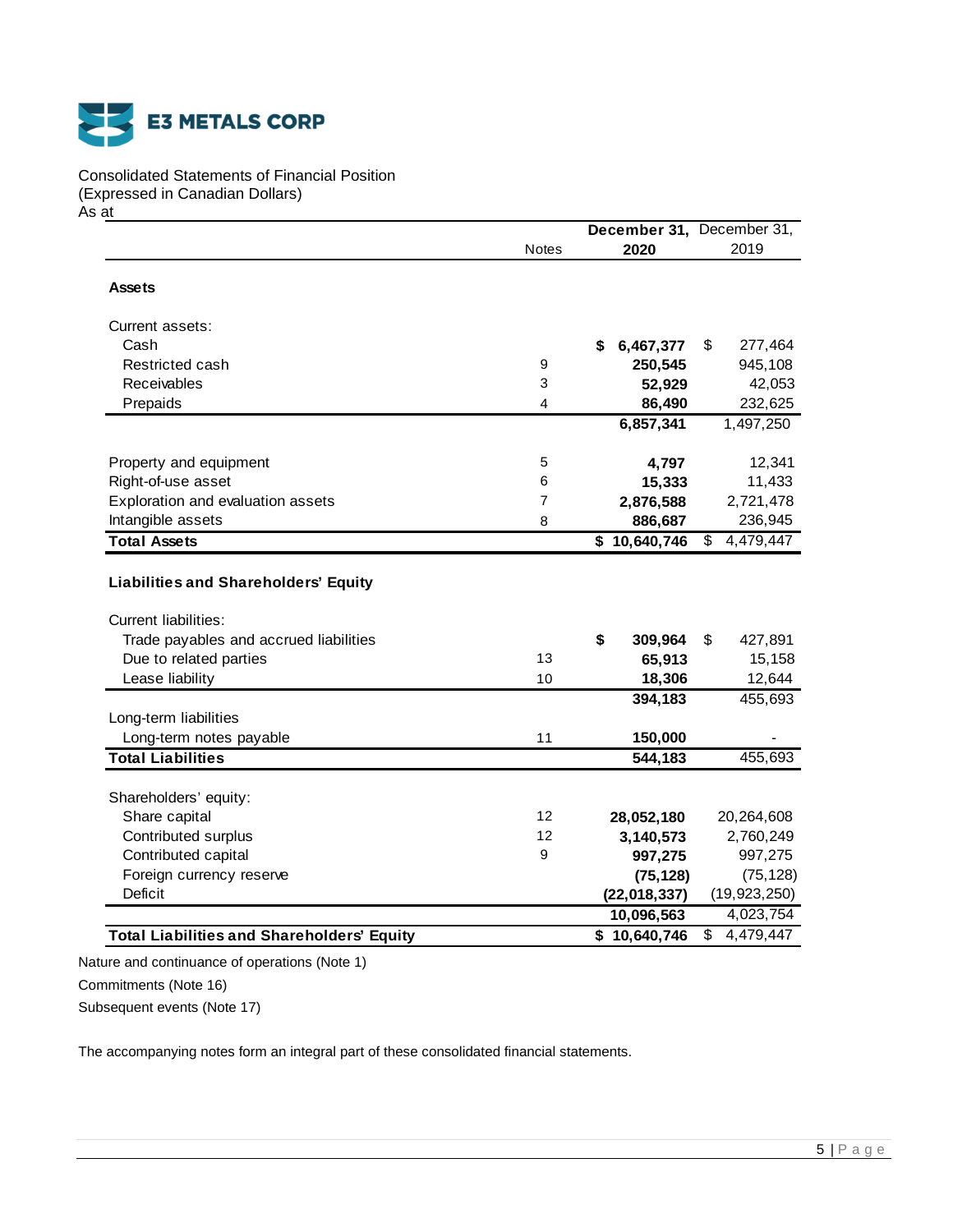

Consolidated Statements of Changes in Shareholders' Equity

(Expressed in Canadian Dollars)

As at

|                                                                         | <b>Notes</b> | Number of<br>Shares | Amount                |      | Contributed<br>Capital |    | Contributed<br>Surplus |   | <b>Foreign Currency</b><br>Reserve |    | Deficit           | <b>Total Equity</b> |
|-------------------------------------------------------------------------|--------------|---------------------|-----------------------|------|------------------------|----|------------------------|---|------------------------------------|----|-------------------|---------------------|
| Balance, January 1, 2020                                                |              | 27,397,901          | 20,264,608            | - \$ | 997,275                | S  | 2,760,249              | S | (75, 128)                          | S  | $(19,923,250)$ \$ | 4,023,754           |
| Private placement of units                                              | 12           | 12,341,250          | 7,638,250             |      |                        |    |                        |   |                                    |    |                   | 7,638,250           |
| Share issued to settle payables                                         | 12           | 18,750              | 7,500                 |      |                        |    |                        |   |                                    |    |                   | 7,500               |
| Value attributed to warrants issued<br>with private placement of units  | 12           |                     | (225, 337)            |      |                        |    | 225,337                |   |                                    |    |                   |                     |
| Finder's warrants issued with private<br>placement of units             | 12           |                     | (9,800)               |      |                        |    | 9,800                  |   |                                    |    |                   |                     |
| Exercise of stock options & warrants                                    | 12           | 1,906,230           | 879,322               |      |                        |    |                        |   |                                    |    |                   | 879,322             |
| Reclassify contributed surplus on<br>exercise of stock options/warrants | 12           |                     | 229,375               |      |                        |    | (229, 375)             |   |                                    |    |                   |                     |
| Share issue costs                                                       |              |                     | (731, 738)            |      |                        |    |                        |   | $\sim$                             |    |                   | (731, 738)          |
| Share-based compensation                                                | 12           |                     |                       |      |                        |    | 374,562                |   |                                    |    |                   | 374,562             |
| Net loss for the period                                                 |              |                     |                       |      |                        |    |                        |   |                                    |    | (2,095,087)       | (2,095,087)         |
| Balance, December 31, 2020                                              |              | 41,664,131          | 28,052,180            | S    | 997,275                | S  | 3,140,573              |   | (75, 128)                          |    | (22,018,337)      | 10,096,563          |
|                                                                         |              |                     |                       |      |                        |    |                        |   |                                    |    |                   |                     |
| Balance, January 1, 2019                                                |              | 21,002,002          | 18, 101, 271 \$<br>\$ |      |                        | \$ | 2,309,094 \$           |   | (75, 370)                          | \$ | $(17,546,133)$ \$ | 2,788,862           |
| Shares issued, net of issue costs                                       | 12           | 6,239,884           | 2,253,812             |      |                        |    |                        |   |                                    |    |                   | 2,253,812           |
| Contributed capital                                                     | 9            |                     |                       |      | 997,275                |    |                        |   |                                    |    |                   | 997,275             |
| Finders warrants issued                                                 | 12           |                     | (178, 264)            |      |                        |    | 178,264                |   |                                    |    |                   |                     |

| Balance, December 31, 2019            |      | 27,397,901 | 20.264.608 | 997,275 | 2.760.249 | (75, 128) | $(19,923,250)$ \$ | 4,023,754   |
|---------------------------------------|------|------------|------------|---------|-----------|-----------|-------------------|-------------|
| Net loss for the period               |      |            |            |         |           |           | (2,371,778)       | (2,371,778) |
| Effect of change in accounting policy | 6.10 |            |            |         |           |           | (5,339)           | (5,339)     |
| Foreign currency translation          |      |            |            |         |           | 242       |                   | 242         |
| Share-based compensation              | 12   |            |            |         | 297,367   |           |                   | 297,367     |
| Shares issued for services            | 12   | 56.015     | 23.313     |         |           |           |                   | 23.313      |
| Exercise of options                   | 12   | 100,000    | 64,476     |         | (24, 476) |           |                   | 40,000      |

The accompanying notes form an integral part of these consolidated financial statements.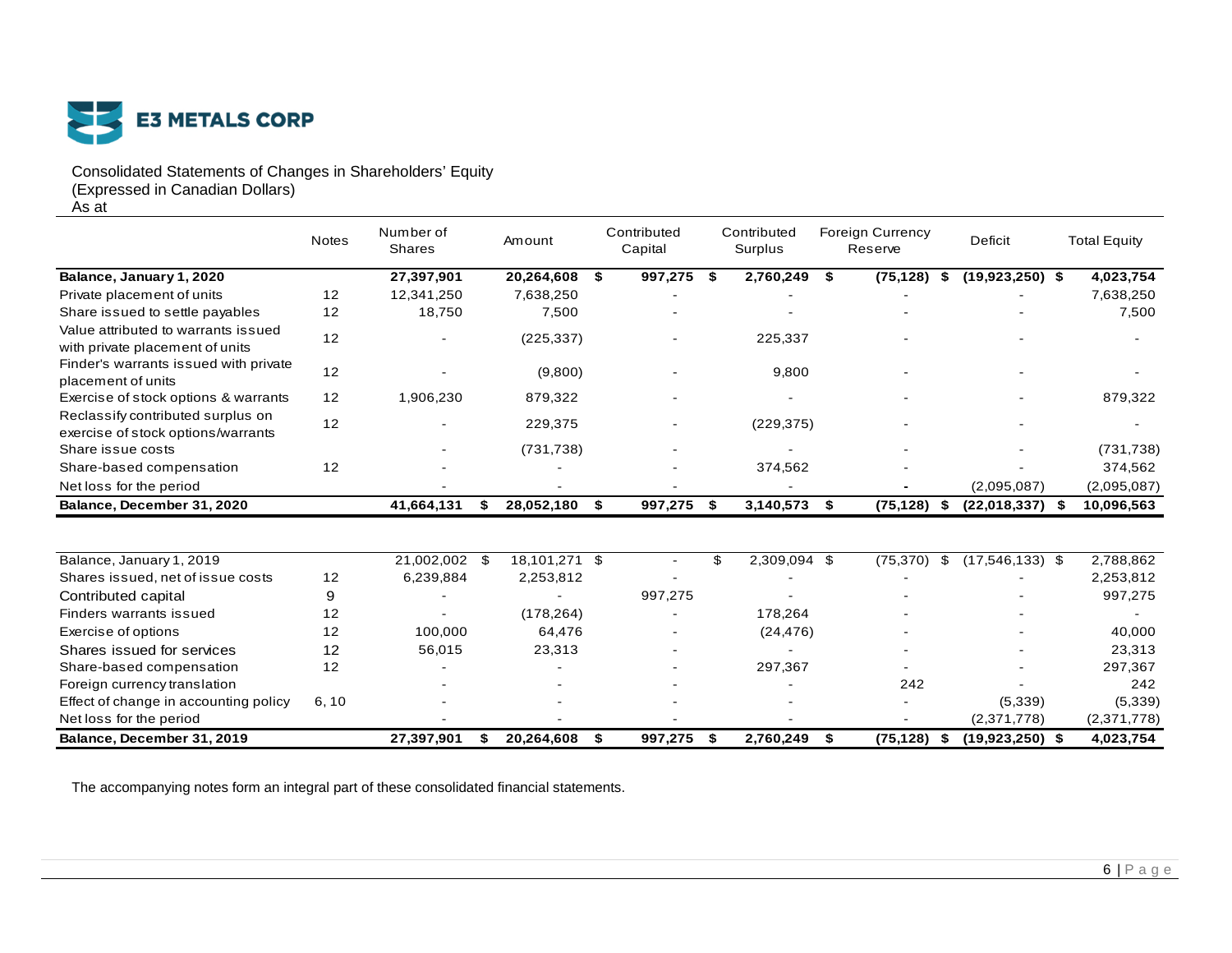

Consolidated Statements of Comprehensive Loss For the years ended December 31, 2020 and 2019 (Expressed in Canadian Dollars)

## **E3 Metals Corp.**

For the years ended December 31, 2020 and 2019

|                                                            | <b>Notes</b> | 2020              |      | 2019             |
|------------------------------------------------------------|--------------|-------------------|------|------------------|
|                                                            |              |                   |      |                  |
| <b>Expenses:</b>                                           |              |                   |      |                  |
| Business development and marketing                         |              | \$<br>786,487     | \$   | 296,758          |
| Share-based compensation                                   | 12           | 374,562           |      | 283,792          |
| Consulting fees                                            |              | 364,847           |      | 598,951          |
| Wages and benefits                                         |              | 357,154           |      | 480,804          |
| General and administrative                                 |              | 140,790           |      | 162,809          |
| Professional fees                                          |              | 120,752           |      | 356,713          |
| Amortization                                               | 5, 6         | 49,407            |      | 33,631           |
| Regulatory and transfer agent fees                         |              | 42,214            |      | 70,101           |
| Travel expenses                                            |              | 13,715            |      | 62,779           |
| Interest on lease liability                                | 10           | 1,528             |      | 5,928            |
| Realized loss (gain) on foreign exchange                   |              | (15, 548)         |      | 24,745           |
| Wages and benefits subsidy                                 |              | (111, 700)        |      |                  |
|                                                            |              | (2, 124, 208)     |      | (2,377,011)      |
| SR&ED tax credit                                           |              | (28, 574)         |      |                  |
| Gain on lease modification                                 | 10           |                   |      | (4, 917)         |
| Interest income                                            |              | (547)             |      | (316)            |
| Net Loss for year                                          |              | (2,095,087)       |      | (2,371,778)      |
| <b>Other Comprehensive Income</b>                          |              |                   |      |                  |
| Foreign exchange gain on translation of foreign operations |              |                   |      | 242              |
| <b>Comprehensive Loss for year</b>                         |              | \$<br>(2,095,087) |      | \$ (2, 371, 536) |
| Loss per common share                                      |              |                   |      |                  |
| - Basic and diluted                                        |              | \$<br>(0.07)      | - \$ | (0.10)           |
| Weighted average number of common shares outstanding       |              |                   |      |                  |
| - Basic and diluted                                        |              | 31,028,181        |      | 24, 112, 083     |

The accompanying notes form a part of these consolidated financial statements.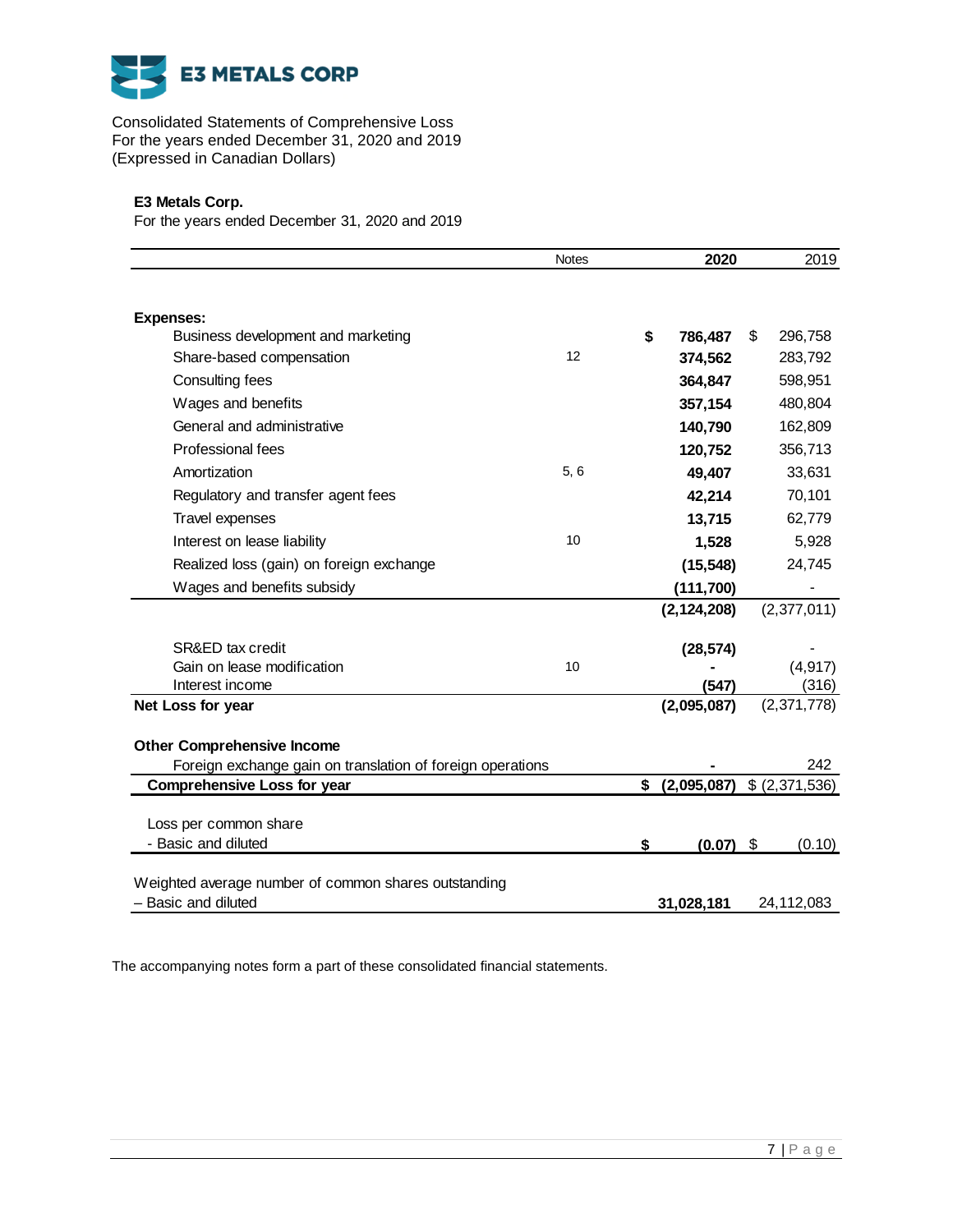

Consolidated Statements of Cash Flows For the years ended December 31, 2020 and 2019 (Expressed in Canadian Dollars)

|                                                | <b>Notes</b> | 2020            | 2019                           |
|------------------------------------------------|--------------|-----------------|--------------------------------|
| Cash provided by (used in):                    |              |                 |                                |
| Operating:                                     |              |                 |                                |
| Net loss for the year                          |              | \$              | $(2,095,087)$ \$ $(2,371,778)$ |
| Items not affecting cash                       |              |                 |                                |
| Share-based compensation                       | 12           | 374,562         | 320,679                        |
| Amortization                                   | 5, 6         | 49,407          | 33,631                         |
| Non-cash interest expense on lease liability   | 10           | 1,528           | 5,928                          |
| Gain on lease modification                     | 10           |                 | (4, 917)                       |
| Change in non-cash working capital:            |              |                 |                                |
| Receivables                                    |              | (10, 876)       | (17, 961)                      |
| Prepaids                                       | 4            | 146,135         | (223, 210)                     |
| Trade payables and accrued liabilities         |              | (110, 427)      | 332,008                        |
| Due to related parties                         |              | 50,755          | (7, 307)                       |
| Net cash used in operating activities          |              | (1, 594, 003)   | (1,932,927)                    |
|                                                |              |                 |                                |
| Investing:                                     |              |                 |                                |
| Intangible assets                              | 8            | (649, 742)      | (236, 945)                     |
| Exploration and evaluation assets              | 7            | (155, 110)      | (210, 402)                     |
| Property and equipment                         | 5            | (2,829)         | (1, 128)                       |
| Net cash used in investing activities          |              | (807, 681)      | (448, 475)                     |
|                                                |              |                 |                                |
| Financing:                                     |              |                 |                                |
| Proceeds from private placements (net)         | 12           | 6,906,512       | 2,253,812                      |
| Contributed capital                            | 8            |                 | 997,275                        |
| Lease liability                                | 10           | (38, 800)       | (30, 750)                      |
| Exercise of stock options                      | 12           | 879,322         | 40,000                         |
| Long term notes                                | 11           | 150,000         |                                |
| Short term loans                               |              |                 | (4, 153)                       |
| Net cash from financing activities             |              | 7,897,034       | 3,256,185                      |
| Effect of foreign exchange                     |              |                 | 242                            |
|                                                |              |                 |                                |
| Change of cash during the year                 |              | 5,495,350       | 875,025                        |
| Cash, beginning of the year                    |              | 1,222,572       | 347,547                        |
| Cash, end of the year                          |              | \$<br>6,717,922 | \$1,222,572                    |
|                                                |              |                 |                                |
| Unrestricted cash                              |              | 6,467,377       | \$<br>277,464                  |
| Restricted cash - security for credit facility |              | 28,750          | 28,750                         |
| Restricted cash - Joint operations             | 9            | 221,795         | 916,358                        |
| Cash, end of the year                          |              | \$<br>6,717,922 | \$1,222,572                    |

The accompanying notes form an integral part of these consolidated financial statements.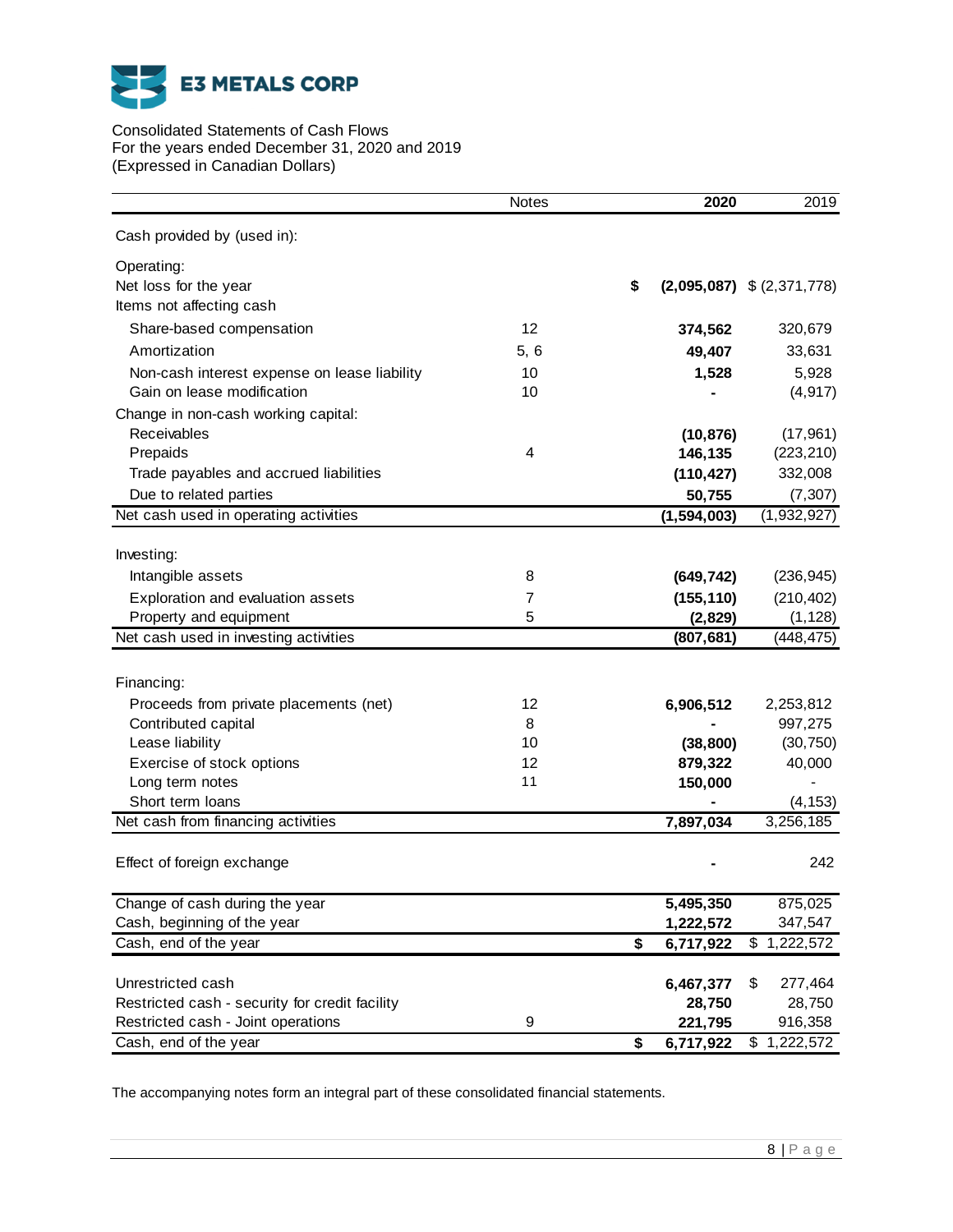

## **1. NATURE AND CONTINUANCE OF OPERATIONS**

E3 Metals Corp. ("E3 Metals" or the "Company") was incorporated on August 19, 1998 under the laws of British Columbia. The Company's shares trade on the TSX Venture Exchange (the "Exchange") under the symbol ETMC.

The Company's head office and principal address is Suite 2300, 150 9<sup>th</sup> Ave SW, Calgary, AB, T2P 3H9. The registered and records office is Suite 400, 725 Granville Street, Vancouver, BC, V7Y 1G5.

E3 Metals is a resource company with mineral properties in Alberta that is currently focused on technology development for lithium extraction from Alberta brines contained in its mineral properties.

These consolidated financial statements (the "financial statements") have been prepared on a going concern basis, which assumes that the Company will be able to realize its assets and discharge its liabilities in the normal course of business. Should the Company be unable to continue as a going concern, it may be unable to realize the carrying value of its assets and to meet its liabilities as they become due. These financial statements do not give effect to any adjustments to the amounts or classification of assets and liabilities which might be necessary should the Company be unable to continue as a going concern.

As at December 31, 2020, the Company has not generated revenues from operations and has an accumulated deficit of \$22,018,337 (2019 – \$19,923,250) including a net loss of \$2,095,087 (2019 – \$2,371,778) incurred during the year ended December 31, 2020. These events and conditions indicate a material uncertainty that may cast significant doubt on the Company's ability to continue as a going concern. The Company's ability to continue as a going concern is dependent upon its ability to raise equity financing to further develop their proprietary technology and commence construction of a pilot project. Subsequent to December 31, 2020, the Company issued 6,793,000 units for gross proceeds of \$8,050,060 (Note 17).

The impact of the Covid-19 pandemic on the world's financial markets may make it a significant challenge for the Company to raise new equity. On the advice of the Canadian public health authorities E3 Metals temporarily ceased all non-essential travel and implemented a work from home program for all staff. As of the date hereof, staff are working under a combined work from home/work in the office schedule and are utilizing the appropriate social distancing and other recommended or required safety protocols. Measures such as these have caused material disruption to businesses globally resulting in economic uncertainty. Global financial markets have experienced significant volatility and weakness as a consequence of this economic uncertainty. The duration and impact of the COVID-19 outbreak is unknown as this time, as is the effectiveness of interventions by governments and central banks. COVID-19 has had an impact into the timing and cost to develop the Company's pilot project due to the inability to work together in an office and the extra protocols and procedures required for all lab / technology research.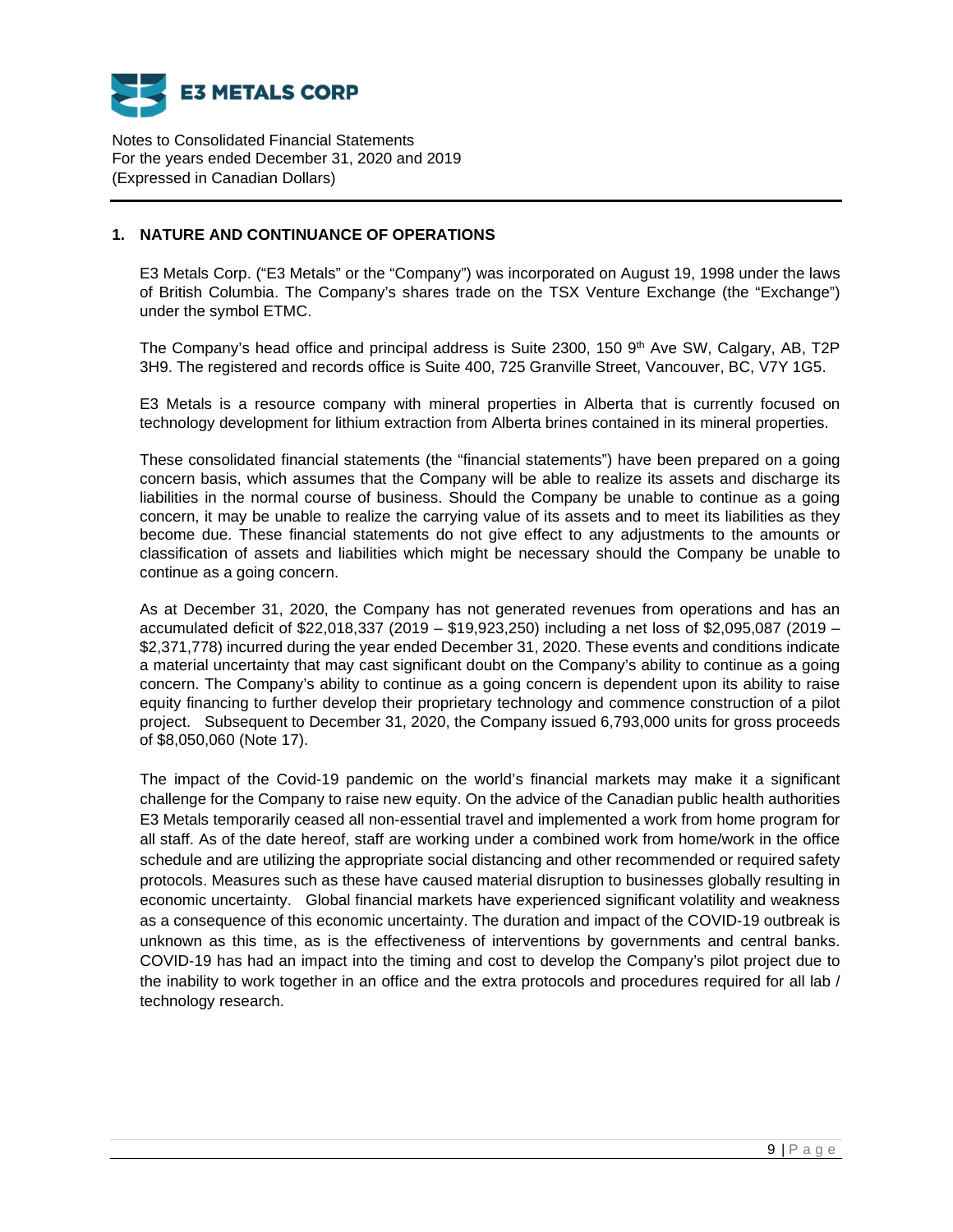

# **2. SIGNIFICANT ACCOUNTING POLICIES AND BASIS OF PREPARATION**

These financial statements were authorized for issue on April 20, 2021 by the Board of Directors of the Company.

These consolidated financial statements, including comparatives, have been prepared in accordance with International Financial Reporting Standards ("IFRS") as issued by the International Accounting Standards Board ("IASB") and Interpretations issued by the International Financial Reporting Interpretations Committee ("IFRIC") as at January 1, 2020.

## *Basis of Presentation*

The consolidated financial statements of the Company have been prepared on an accrual basis and are based on historical costs, modified where applicable. The consolidated financial statements are presented in Canadian dollars unless otherwise noted.

## **Functional Currency**

The functional currency of each of the Company's subsidiaries is measured using the currency of the primary economic environment in which that entity operates. The consolidated financial statements are presented in Canadian dollars ("CAD"), which is the functional and presentation currency of the parent company, its Canadian subsidiary (1975293 Alberta Ltd) and its jointly controlled subsidiary (2216747 Alberta Ltd). The functional currency of MAU Mexico is the Mexican Peso ("MEX").

## *Consolidation*

These financial statements include the financial statements of the Company and its controlled subsidiaries and an entity that is jointly controlled by the Company. Subsidiaries are all corporations over which the Company is able directly or indirectly, to control the financial and operational policies, which is the authority usually connected with holding majority voting rights. Subsidiaries are fully consolidated from the date on which control is acquired by the Company. They are de-consolidated from the date that control by the Company ceases. The subsidiaries of the Company are as follows:

|                                                   |                             |                        | <b>Percentage owned</b> |                      |  |  |
|---------------------------------------------------|-----------------------------|------------------------|-------------------------|----------------------|--|--|
|                                                   | Country of<br>incorporation | Functional<br>currency | December 31,<br>2020    | December 31,<br>2019 |  |  |
| 1975293 Alberta Ltd.                              | Canada                      | CAD                    | 100%                    | 100%                 |  |  |
| Mexigold Resources SA de CV<br>("MAU Mexico") (1) | Mexico                      | MEX                    | 100%                    | 100%                 |  |  |
| 2216747 Alberta Ltd. <sup>(2)</sup>               | Canada                      | CAD                    | 50%                     | 50%                  |  |  |

(1) E3 Metals owns 99% and 0904254 BC owned 1% of MAU Mexico. MAU Mexico is inactive and has no assets.

(2) 2216747 Alberta Ltd. was incorporated in 2019 and is a jointly controlled operation. It's recognized in these financial statements using the proportionate consolidation method.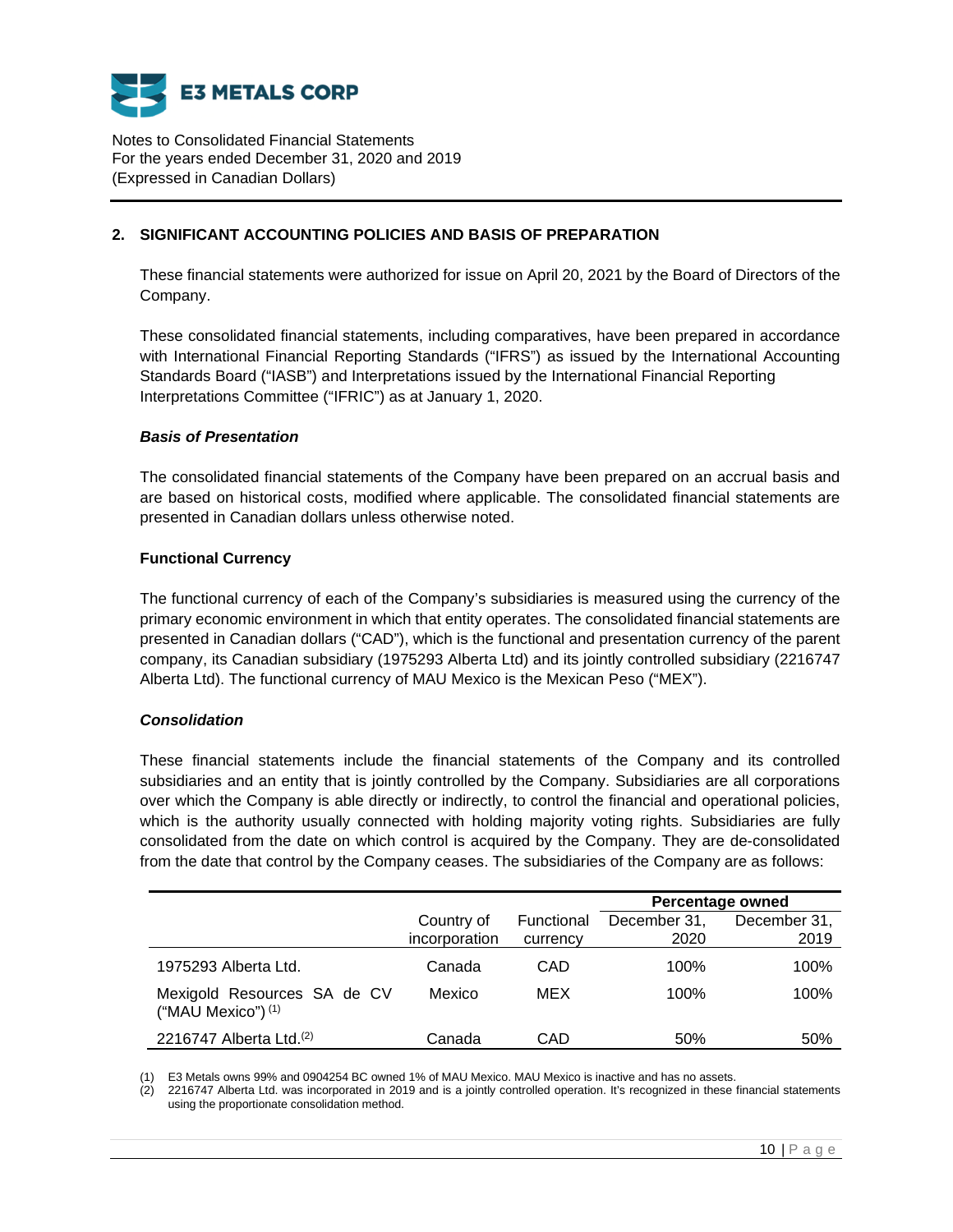

## **2. SIGNIFICANT ACCOUNTING POLICIES AND BASIS OF PREPARATION** (Cont'd)

## **Consolidation** (Cont'd)

Assets, liabilities, revenues and expenses of the subsidiaries are recognized in accordance with the Company's accounting policies. Inter-company balances and transactions, including unrealized income and expenses arising from inter-company transactions, are eliminated on consolidation.

### *Significant estimates and judgments*

The preparation of financial statements in accordance with IFRS requires the Company to make estimates and judgments concerning the future. The Company's management reviews these estimates and judgments and underlying assumptions on an ongoing basis, based on experience and other factors, including expectations of future events that are believed to be reasonable under the circumstances.

Revisions to estimates are adjusted for prospectively in the period in which the estimates are revised.

## Share-based payments

Equity-settled share-based payments to employees and others providing similar services are measured at the fair value of the equity instruments at the grant date. Determining the fair value of such sharebased awards requires estimates as to the appropriate valuation model and the inputs for the model require assumptions including the rate of forfeiture of options granted, the expected life of the option, the Company's share price and its expected volatility, the risk-free interest rate and expected dividends.

### **Taxation**

The calculations for current and deferred taxes require management's interpretation of tax regulations and legislation in the various tax jurisdictions in which the Company operates, which are subject to change. The measurement of deferred tax assets and liabilities requires estimates of the timing of the reversal of temporary differences identified and management's assessment of the Company's ability to utilize the underlying future tax deductions against future taxable income before they expire, which involves estimating future taxable income.

The Company is subject to assessments by various taxation authorities in the tax jurisdictions in which it operates and these taxation authorities may interpret the tax legislation and regulations differently. In addition, the calculation of income taxes involves many complex factors. As such, income taxes are subject to measurement uncertainty and actual amounts of taxes may vary from the estimates made by management.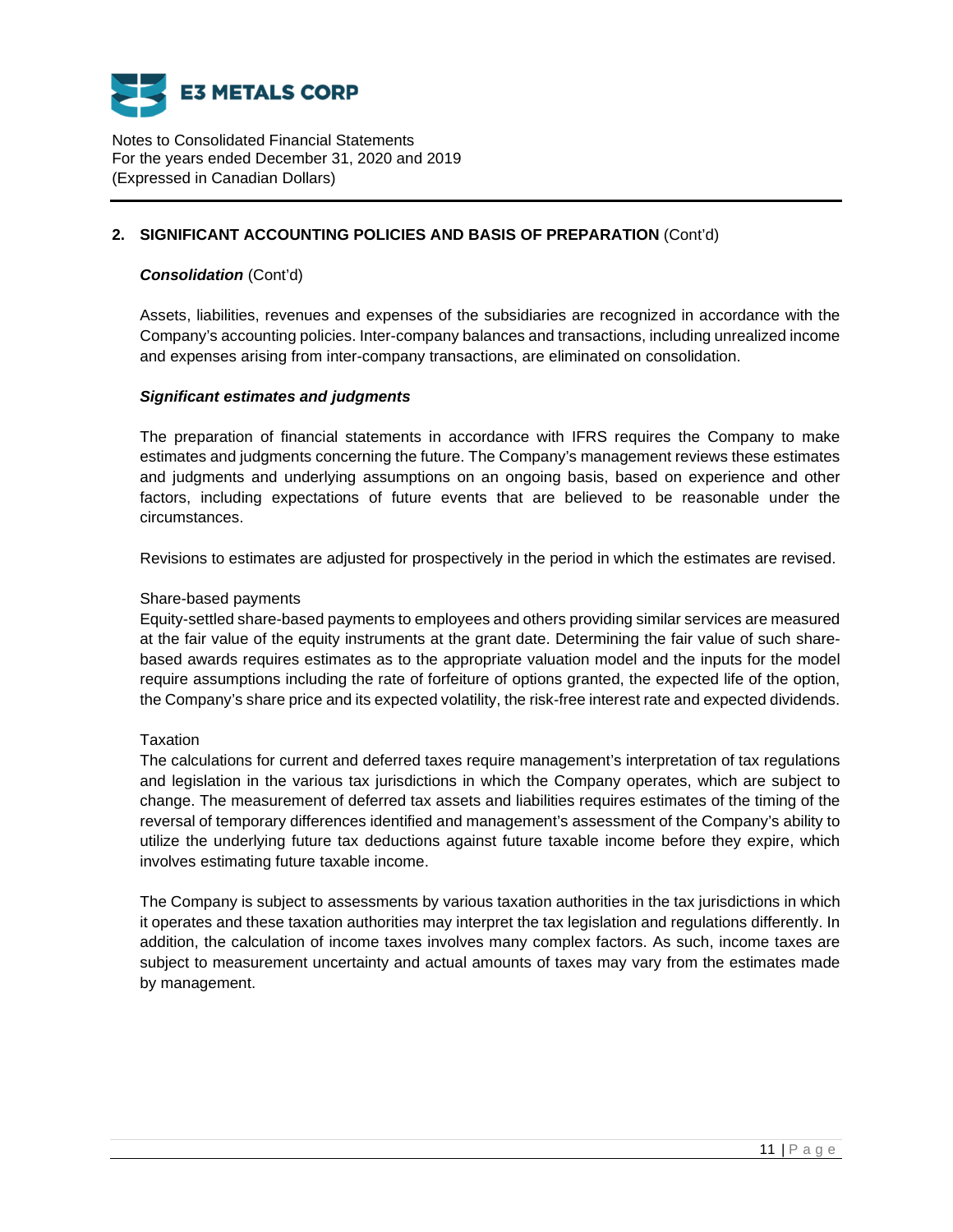

# **2. SIGNIFICANT ACCOUNTING POLICIES AND BASIS OF PREPARATION** (Cont'd)

## *Significant estimates and judgments (cont'd)*

### Going concern

Management has applied judgment in the assessment of the Company's ability to continue as a going concern when preparing its financial statements for the years ended December 31, 2020 and 2019. Management prepares the financial statements on a going concern basis unless management either intends to liquidate the entity or to cease trading or has no realistic alternative but to do so. In assessing whether the going concern assumption is appropriate, management takes into account all available information about the future, which is at least, but is not limited to, twelve months from the end of the reporting period. Management considers a wide range of factors relating to current and expected profitability, debt repayment schedules and potential sources of financing.

#### Amortization of Exploration and Evaluation assets and internally developed intangible assets

The Company applies judgement with respect to its determination that none of its exploration and evaluation assets or internally developed intangible assets have reached a feasible stage of operations to warrant capitalization as developed and producing assets.

### Impairment of Exploration and Evaluation Assets

The Company's exploration and evaluation assets are evaluated every reporting period to determine whether there are any indications of impairment. If any such indication exists, a formal estimate of recoverable amounts is performed and an impairment loss is recognized to the extent that the carrying amount exceeds the recoverable amounts. The recoverable amount of an asset or cash generating group of assets is measured at the higher of fair value less costs to sell and value in use. The evaluation of asset carrying values for indications of impairment includes consideration of both external and internal sources of information, including such factors as market and economic conditions, commodity prices, future plans for the Company's mineral properties and mineral resources and/or reserve estimates.

### Establishing cash-generating units ("CGU")

For the purpose of assessing impairment of its long-term assets, the Company determines the CGU, defined as being the smallest identifiable group of assets that generates cash inflows that are largely independent of the cash inflows from other assets or groups of assets. The determination of the CGU and the classification of the Company's assets to the determined CGU require significant judgment having a potentially significant incidence on the result of the subsequent impairment analysis. The Company periodically reviews the determination of the CGU and the corresponding grouping of the Company's assets, including its assets classified as common assets. Management has determined that the Company has one CGU.

### Impairment of non-financial assets

In assessing impairment, management estimates the recoverable amount of each asset or cash generating unit based on expected future cash flows and uses an interest rate to discount them. Estimation uncertainty relates to assumptions about future operating results and the determination of a suitable discount rate.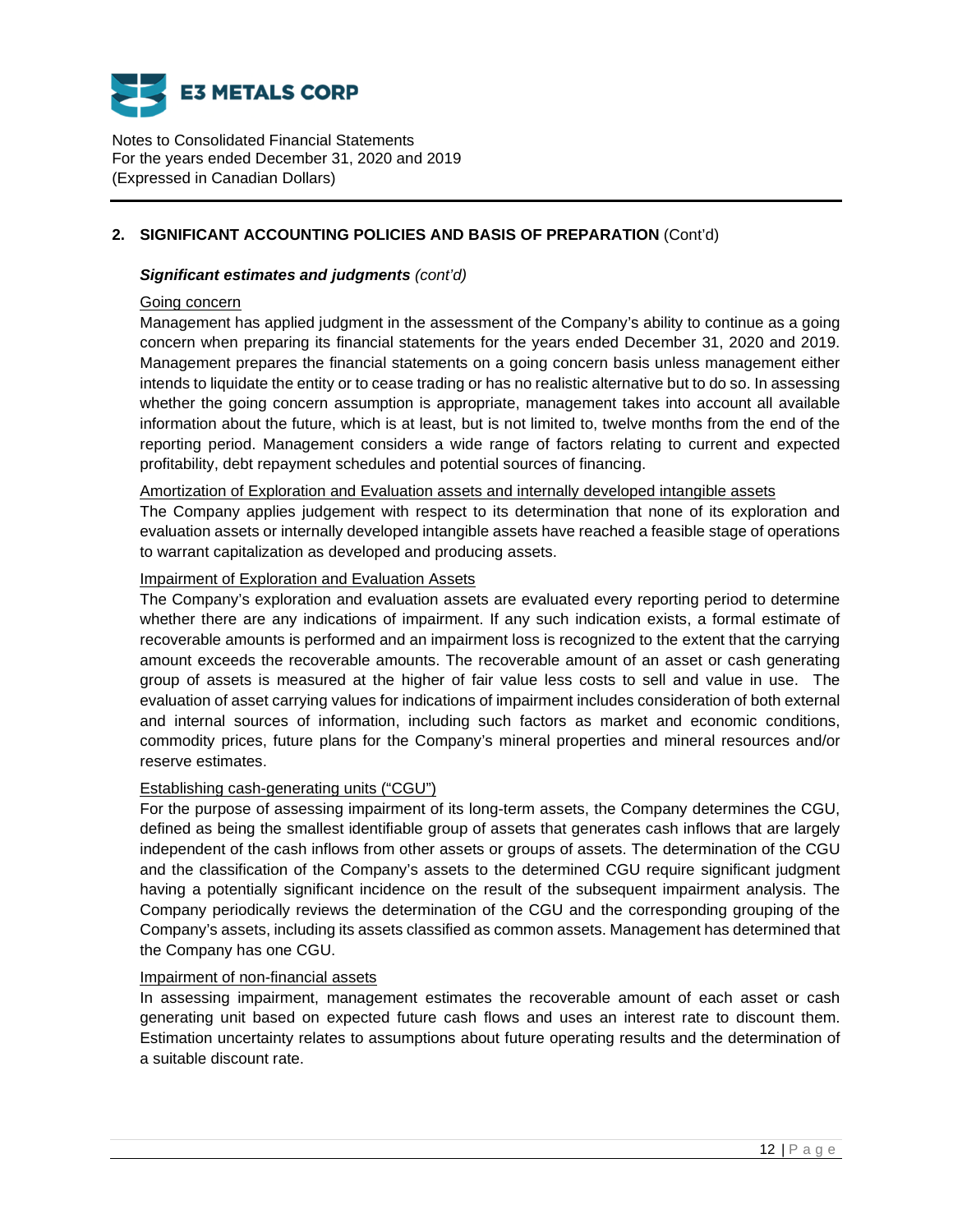

## **2. SIGNIFICANT ACCOUNTING POLICIES AND BASIS OF PREPARATION** (Cont'd)

### *Significant estimates and judgments (cont'd)*

#### Joint Arrangement

The accounting for investments in other companies can vary depending on the degree of control and influence over those other companies. Management is required to assess at each reporting date the Company's control and influence over other companies. Management has used its judgment to determine when control exists and consolidation is required or when the Company has joint control and proportional consolidation is required. Determination of the date that the Company's interest in the subsidiary changed from joint control to control also requires significant judgment.

## **Foreign Currency Translation**

### *Foreign currency transactions, balances and translation:*

Foreign currency transactions are translated into functional currency using the exchange rates at the date of the transaction. Foreign currency monetary items are translated at the period-end exchange rate. Non-monetary items measured at historical cost continue to be carried at the exchange rate at the date of the transaction. Non-monetary items measured at fair value are reported at the exchange rate at the date when fair values were determined.

Exchange differences arising on the translation of monetary items or on settlement of monetary items are recognized in profit or loss in the statement of comprehensive loss in the period in which they arise.

Exchange differences arising on the translation of non-monetary items are recognized in other comprehensive loss in the consolidated statement of comprehensive loss to the extent that gains and losses arising on those non-monetary items are also recognized in other comprehensive loss.

Where the non-monetary gain or loss is recognized in profit or loss, the exchange component is also recognized in profit or loss.

### *Translation of operations with a different functional currency:*

The financial results and position of foreign operations whose functional currency is different from the Company's functional currency are translated to the Company's presentation currency as follows:

- assets and liabilities are translated at period-end exchange rates prevailing at that reporting date; and,
- income and expenses are translated at average exchange rates for the period.

Exchange differences arising on translation of foreign operations are transferred directly to the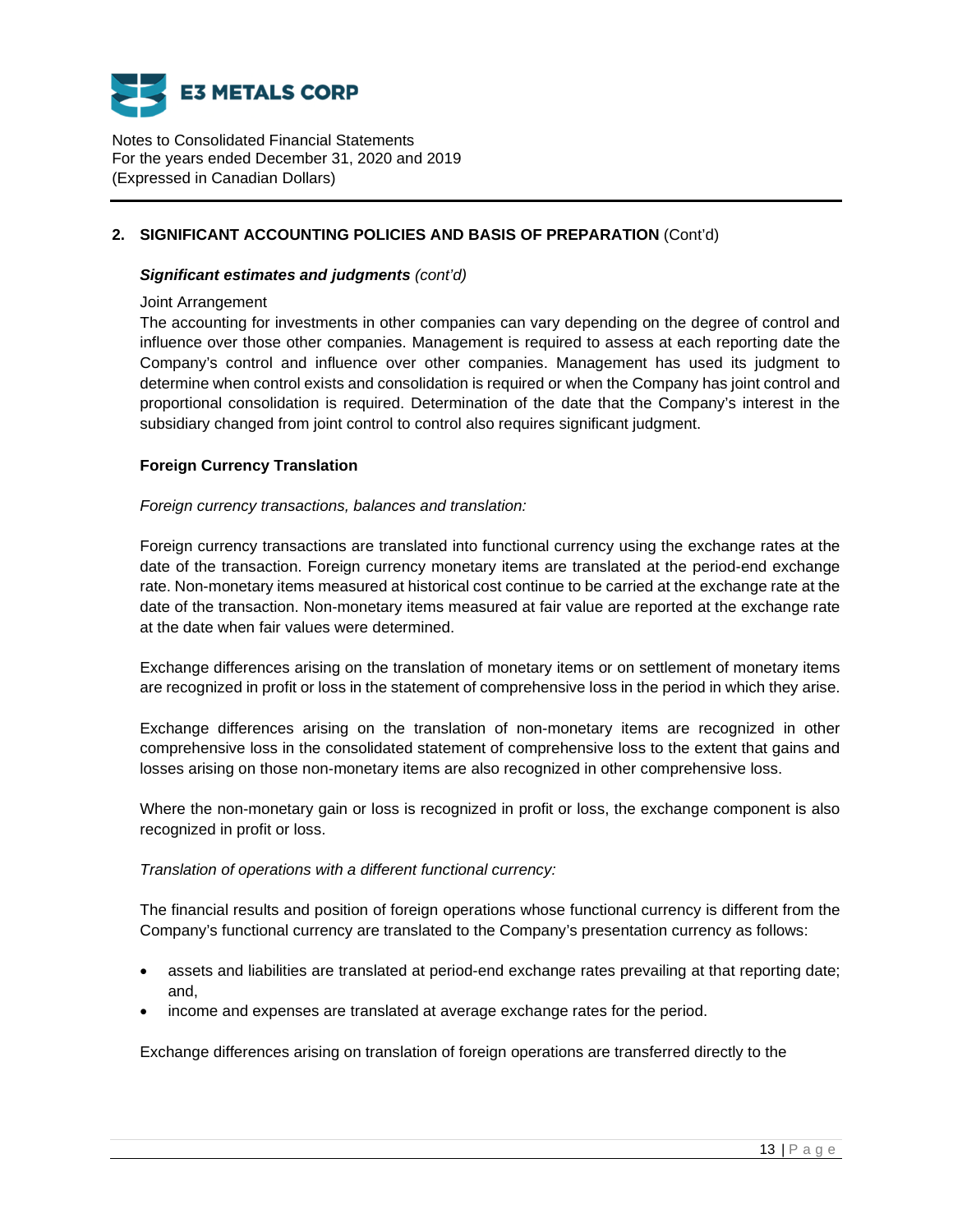

## **2. SIGNIFICANT ACCOUNTING POLICIES AND BASIS OF PREPARATION** (Cont'd)

## **Foreign Currency Translation** (Cont'd)

Company's foreign currency reserve in the statement of comprehensive loss. These differences are recognized in the profit or loss in the period in which the operation is disposed.

## **Share-based Payments**

Share-based payments to employees are measured at the fair value of the instruments issued and amortized over the vesting periods. Share-based payments to non-employees are measured at the fair value of goods or services received or the fair value of the equity instruments issued, if it is determined the fair value of the goods or services cannot be reliably measured, and are recorded at the date the goods or services are received. For stock options, the cost of the option is expensed or capitalized as an addition to non-monetary assets depending on the reason for the grant. The corresponding amount is recorded to contributed surplus. The fair value of options granted is determined using the Black– Scholes Option Pricing Model. The number of shares and options expected to vest is reviewed and adjusted at the end of each reporting period such that the amount recognized for services received as consideration for the equity instruments granted is based on the number of equity instruments that eventually vest.

### **Cash**

Cash includes cash on hand at Canadian financial banking institutions.

When cash is not available for use directly by the Company to finance general operations as a result of contractual or other specific obligations, it is classified as Restricted Cash.

### **Financial Instruments**

The Company recognizes financial assets and financial liabilities on the consolidated statement of financial position when the Company becomes a party to the contract. Financial assets are derecognized when the rights to receive cash flows from the assets have expired or when the Company has transferred substantially all risks and rewards of ownership. Financial liabilities are removed from the financial statements when the liability is extinguished either through settlement of or release from the obligation of the underlying liability.

### Impairment

The Company makes use of a simplified approach in recognizing as the lifetime expected credit losses for financial assets measured at amortized cost. These are the expected shortfalls in contractual cash flows, considering the potential for default at any point during the life of the financial instrument. In calculating, the Company uses its historical experience, external indicators and forward-looking information to calculate the expected credit losses using a provision matrix. The Company assess impairment of financial assets measured at amortized cost on a collective basis as they possess shared credit risk characteristics they have been grouped based on the days past due.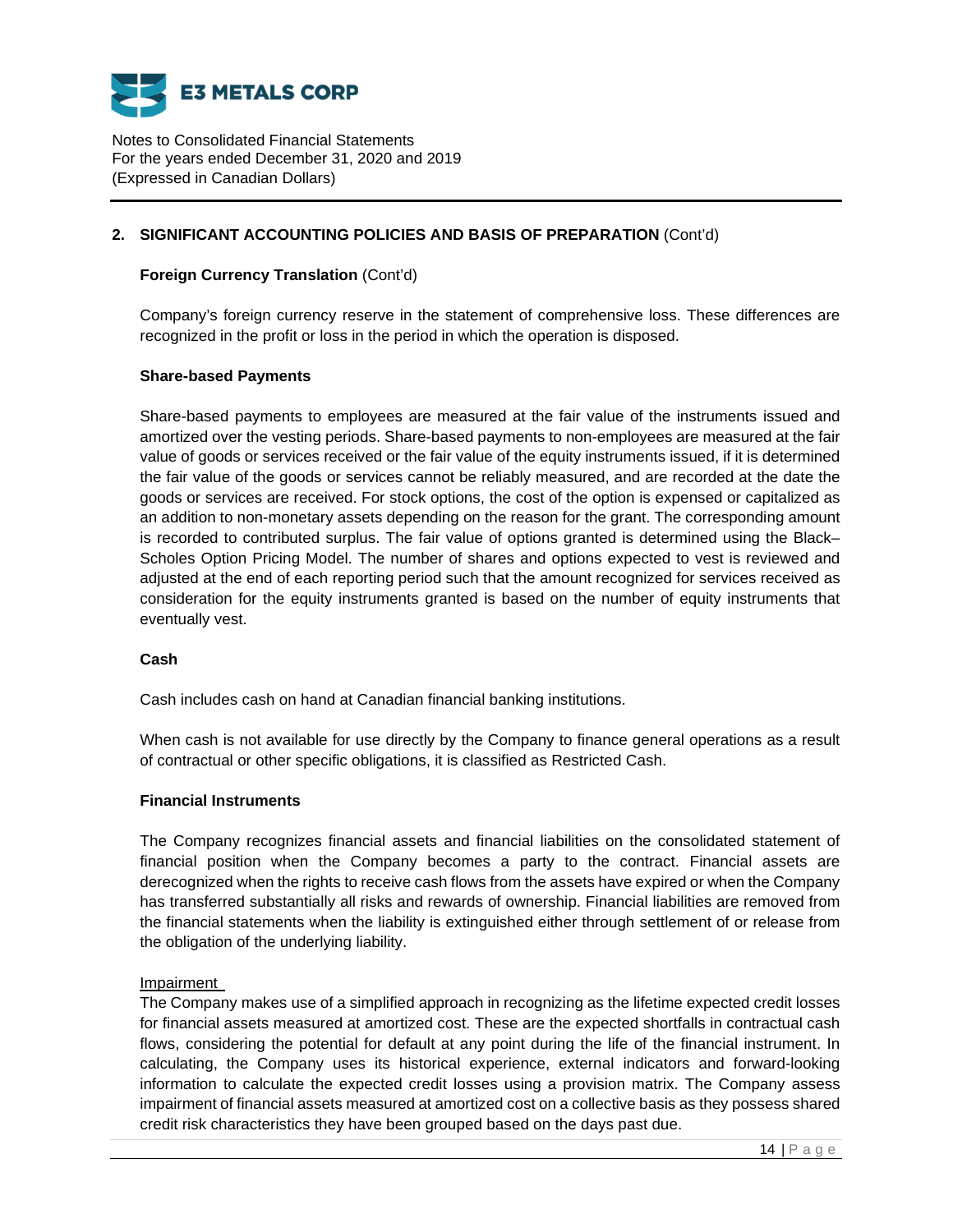

# **2. SIGNIFICANT ACCOUNTING POLICIES AND BASIS OF PREPARATION** (Cont'd)

## **Financial Instruments** (Cont'd)

### Measurement

Financial assets, financial liabilities and derivatives are measured at fair value on initial recognition. Measurement in subsequent periods depends on the financial instrument's classification, as described below.

## Amortized cost

A financial asset is measured at amortized cost if the objective of the business model is to hold the financial asset for the collection of the cash flows; all contractual cash flows represent only principal and interest. All financial liabilities are measured at amortized cost using the effective interest method except for liabilities incurred for the purposes of selling or repurchasing in the short- term liabilities, if they are held-for trading and those that meet the definition of a derivative.

## Fair value through other comprehensive income ("FVTOCI")

A financial asset shall be measured at FVTOCI if the financial asset is held within a business model whose objective is achieved by both collecting contractual cash flows and selling financial assets; and the contractual terms of the financial asset give rise on specified dates to cash flows that are Solely Payment of Principal and Interest ("SPPI") on the principal amount outstanding.

### Fair value through profit or loss ("FVTPL")

All financial assets that do not meet the definition of being measured at amortized cost or FVTOCI are measured at FVTPL. A financial liability is classified as measured at FVTPL if it is held-for-trading, or designated as FVTPL on initial recognition. For financial assets and liabilities, the Company may make an irrevocable election to designate an asset at FVTPL. If the election is made it is irrevocable, meaning that asset, liability, or group of financial instruments must be recorded at FVTPL until that asset, liability or group of financial instruments are derecognized.

Financial assets and liabilities are offset and the net amount is reported on the consolidated statement of financial position when there is a legally enforceable right to offset the recognized amounts, and there is an intention to settle on a net basis, or realize the asset and settle the liability simultaneously.

## **Exploration and Evaluation Assets ("E&E assets")**

E&E assets consist of mineral permit acquisition costs and exploration costs directly related to specific properties and are deferred, commencing on the date that the Company acquires legal rights to explore a mineral property, until technical and economic feasibility of extracting a mineral resource is demonstrable, or until the properties are sold or abandoned. All other costs, including administrative overhead are expensed as incurred. E&E assets are not depreciated or depleted. If the properties enter the production phase, they will be reclassified from E&E assets and depletion will commence using the units of production basis based upon proven reserves. If the properties are sold or abandoned, these expenditures will be written off.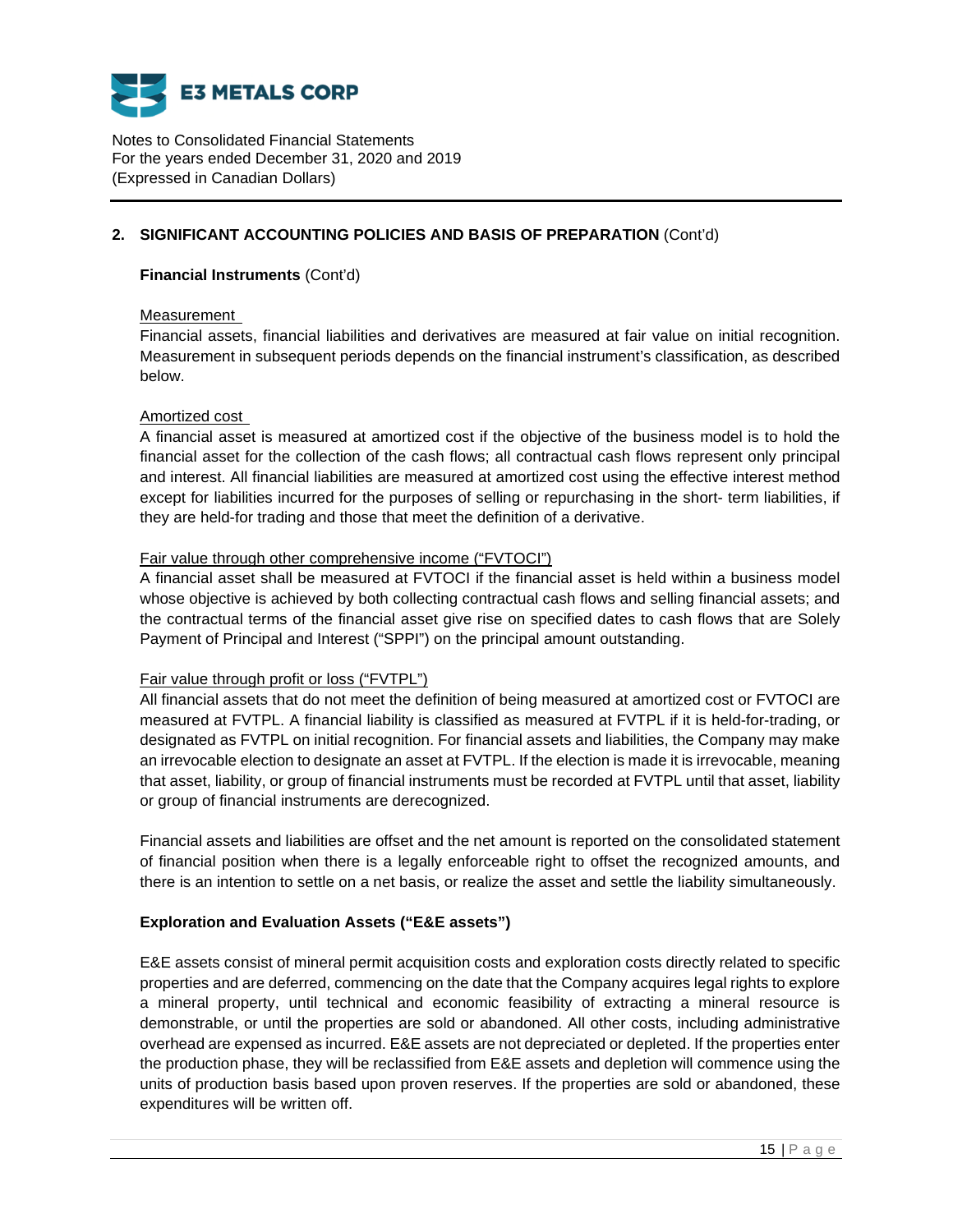

## **2. SIGNIFICANT ACCOUNTING POLICIES AND BASIS OF PREPARATION** (Cont'd)

#### **Exploration and Evaluation Assets** (cont'd)

The Company currently has one CGU – its Alberta Lithium Project (2019 – 1 CGU). An impairment loss is recognized on the Company's E&E assets when the carrying amount of the asset, or its CGU, exceeds its recoverable amount. Impairment losses are recognized in profit and loss for the period. Impairment losses recognized in respect of CGUs are allocated first to reduce the carrying amount of any goodwill allocated to CGUs and then to reduce the carrying amount of the other assets in the unit on a pro-rata basis.

An impairment loss is reversed if there is an indication that there has been a change in the estimates used to determine the recoverable amount. An impairment loss is reversed only to the extent that the asset's carrying amount does not exceed the carrying amount that would have been determined, net of depreciation or amortization, if no impairment loss had been recognized. An impairment loss with respect to goodwill is never reversed.

#### **Income Taxes**

Tax expense is comprised of current and deferred tax. Taxes are recognized in profit or loss except to the extent that it relates to items recognized directly in equity. Current tax expense is the expected tax payable on taxable income for the year, using tax rates enacted or substantively enacted at period end, adjusted for amendments to tax payable with regards to previous years.

Deferred tax is recorded using the liability method, providing for temporary differences, between the carrying amounts of assets and liabilities for financial reporting purposes and the amounts used for taxation purposes. Temporary differences are not provided for relating to goodwill and not deductible for tax purposes, the initial recognition of assets or liabilities that affect both accounting and taxable loss, and differences relating to investments in subsidiary to the extent that they will probably not reverse in the foreseeable future.

The amount of deferred tax provided is based on the expected manner of realization or settlement of the carrying amount of assets and liabilities, using tax rates enacted or substantively enacted at the statement of financial position date.

A deferred tax asset is recognized only to the extent that it is probable that future taxable profits will be available against which the asset can be utilized. To the extent that the Company does not consider it probable that a deferred tax asset will be recovered, it provides a valuation allowance against that excess.

#### **Loss per Share**

Loss per share is computed by dividing net loss by the weighted average number of shares outstanding during the reporting period. Diluted loss per share is computed similar to basic loss per share except that the weighted average shares outstanding are increased to include additional shares for the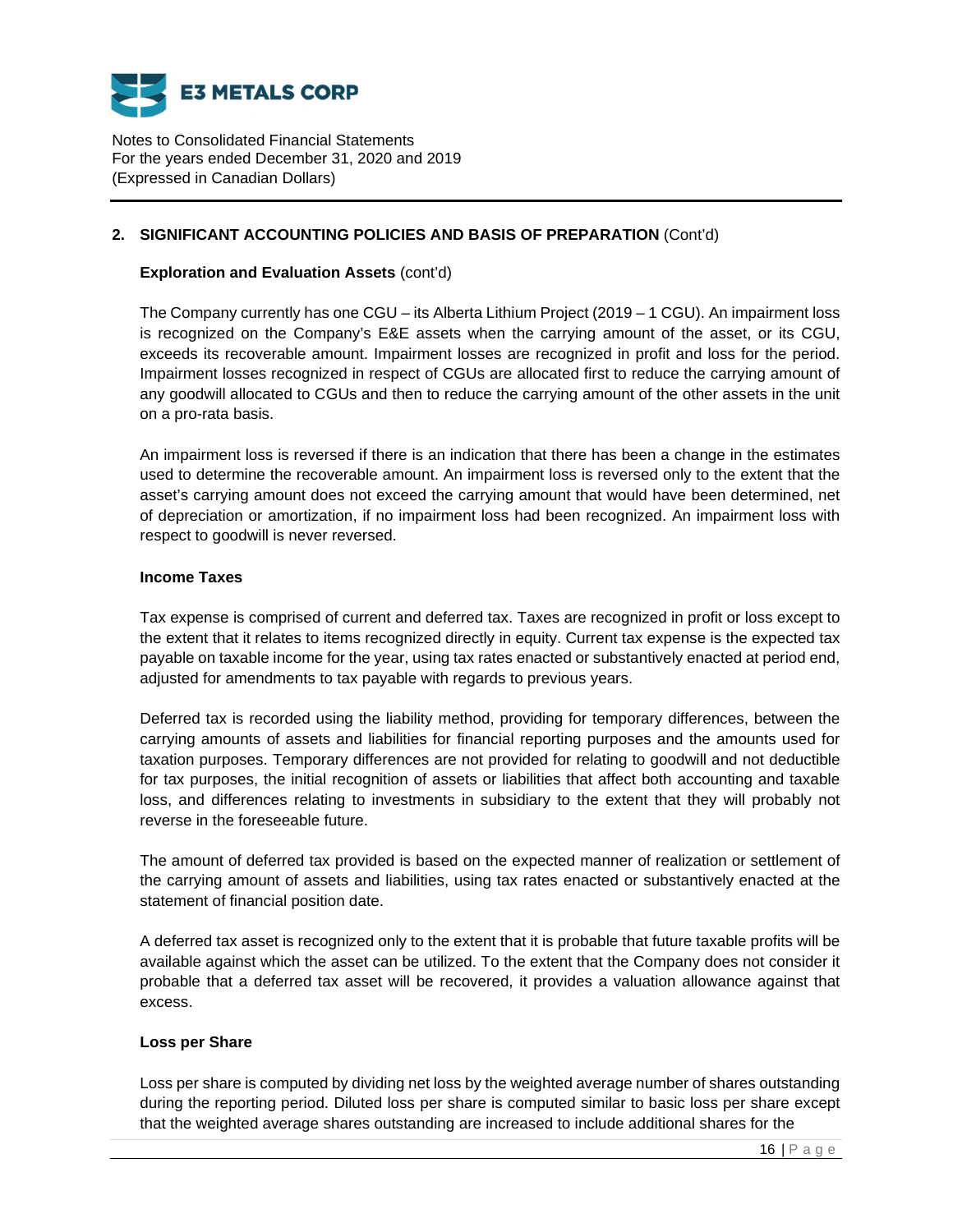

# **2. SIGNIFICANT ACCOUNTING POLICIES AND BASIS OF PREPARATION** (Cont'd)

**Loss per Share** (Cont'd)

assumed exercise of stock options and warrants, if dilutive. The number of additional shares is calculated by assuming that outstanding stock options and warrants were exercised and that the proceeds from such exercises were used to acquire common stock at the average market price during the reporting periods.

## **Property and Equipment**

Property and equipment is recorded at cost less accumulated depreciation and impairment losses. Where an item of property and equipment comprises significant components with different useful lives, the components are accounted for as separate items of property and equipment.

The cost of replacing part of an item within property and equipment is recognized when the cost is incurred if it is probable that the future economic benefits will flow to the Company and the cost of the item can be measured reliably. The carrying amount of the part that has been replaced is expensed.

All other costs are recognized as an expense as incurred.

Depreciation is calculated at the following rates and basis:

 Computer equipment 55% declining balance Furniture 20% declining balance Leasehold improvements 20% straight-line Software licenses 100% declining balance

### **Impairment of Non-Financial Assets**

The Company assesses at each reporting date whether there are indications of impairment of the longlived asset CGU it has identified. If indications of impairment exist, the Company estimates the asset's recoverable amount, which is the higher of an asset's or CGU's fair value less costs of disposal and its value-in-use. Where it is not possible to estimate the recoverable amount of an individual asset, the Company estimates the recoverable amount of the CGU to which the asset belongs. Where a reasonable and consistent basis of allocation can be identified, corporate assets are also allocated to individual CGU's, or otherwise they are allocated to the smallest group of CGU's for which a reasonable and consistent allocation basis can be identified. An impairment loss is recognized when the carrying amount of an asset, or its CGU, exceeds its recoverable amount. Impairment losses are recognized in profit and loss for the period. Impairment losses recognized in respect of CGU's are allocated first to reduce the carrying amount of any goodwill allocated to CGU's and then to reduce the carrying amount of the other assets in the unit on a pro-rata basis.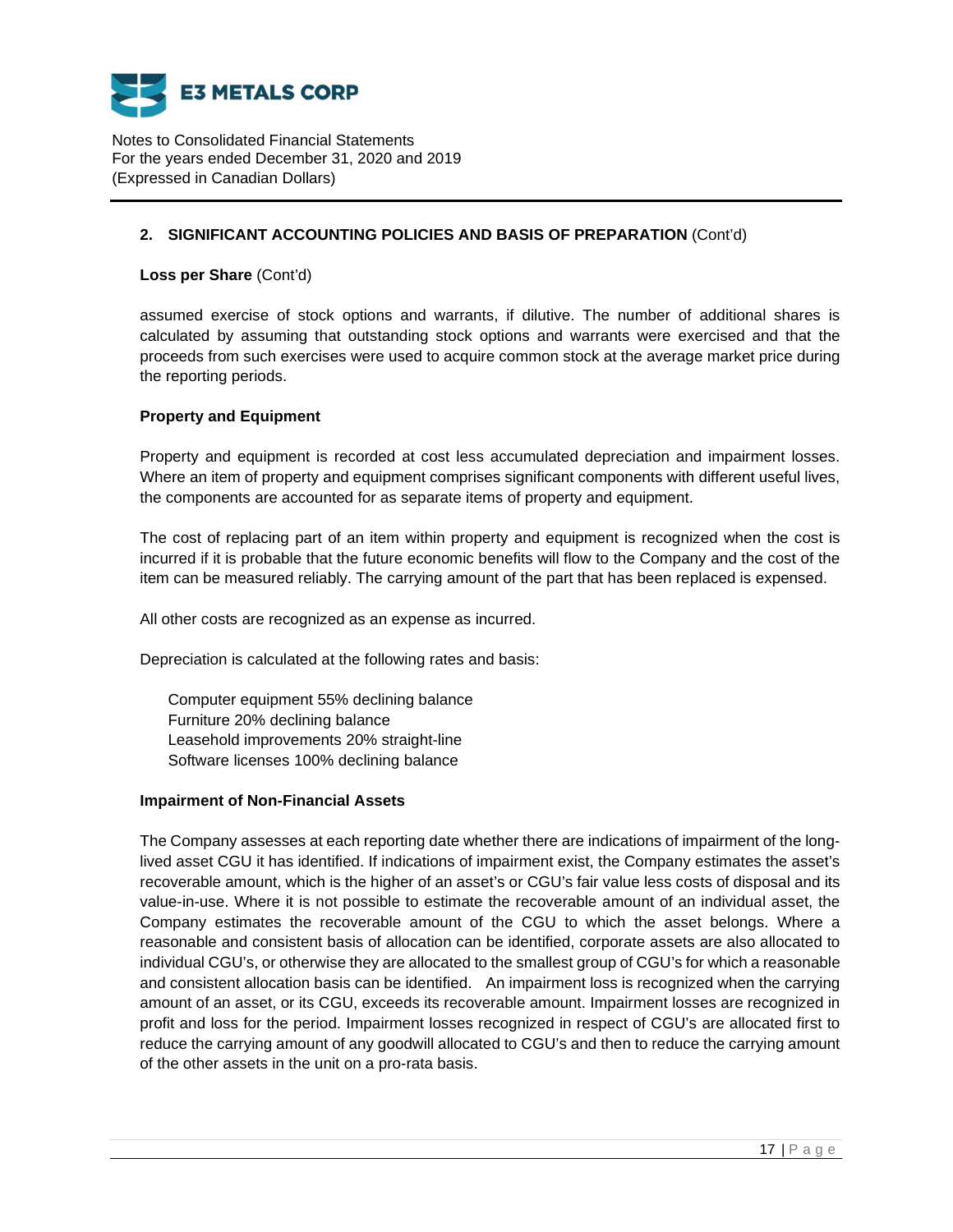

# **2. SIGNIFICANT ACCOUNTING POLICIES AND BASIS OF PREPARATION** (Cont'd)

## **Impairment of Non-Financial Assets** (Cont'd)

Intangible assets with indefinite useful lives, goodwill and intangible assets not yet available for use are tested for impairment at least annually, and whenever there is an indication that the asset may be impaired.

Fair value less costs of disposal represents the value for which an asset could be sold in an armslength transaction and is presented as a function of the future cash flows of the proved and probable reserves. Value in use is estimated as the discounted present value of the future cash flows expected to arise from the continued use of the asset or CGU. Where the carrying amount of an asset or CGU exceeds its recoverable amount, the asset is considered impaired and the impairment loss is charged to the statement of net loss and comprehensive loss.

For impairment losses recognized in prior years, an assessment is made at each reporting date as to whether there is any indication that previously recognized impairment losses may no longer exist or may have decreased. Previously recognized impairment loss reversals are limited to the carrying amount that would have been determined, net of depreciation, had no impairment loss been recognized for the asset in prior years. Impairment reversals are recognized as an impairment recovery in the consolidated statement of comprehensive loss.

### **Government Grants**

The Company has applied for, and received, grants from various provincial and federal government agencies to assist it in its technology development. These grants are recognized as costs are incurred and/or defined milestones are achieved. Grant funds received are offset against the related costs incurred.

### **Intangible Assets**

Development expenditures are capitalized as intangible assets only if the expenditure can be measured reliably, the process is technically and commercially feasible, future economic benefits are probable to the Company and the Company has sufficient resources to complete the development and use or sell the asset. Otherwise, it is recognized in profit or loss as incurred. Subsequent to initial recognition, development expenditures are measured at costs less accumulated amortization and any accumulated impairment losses.

### **Joint Operation**

The Company accounts for its share of the assets, liabilities and expenditures of a jointly controlled entity using the proportionate consolidation method.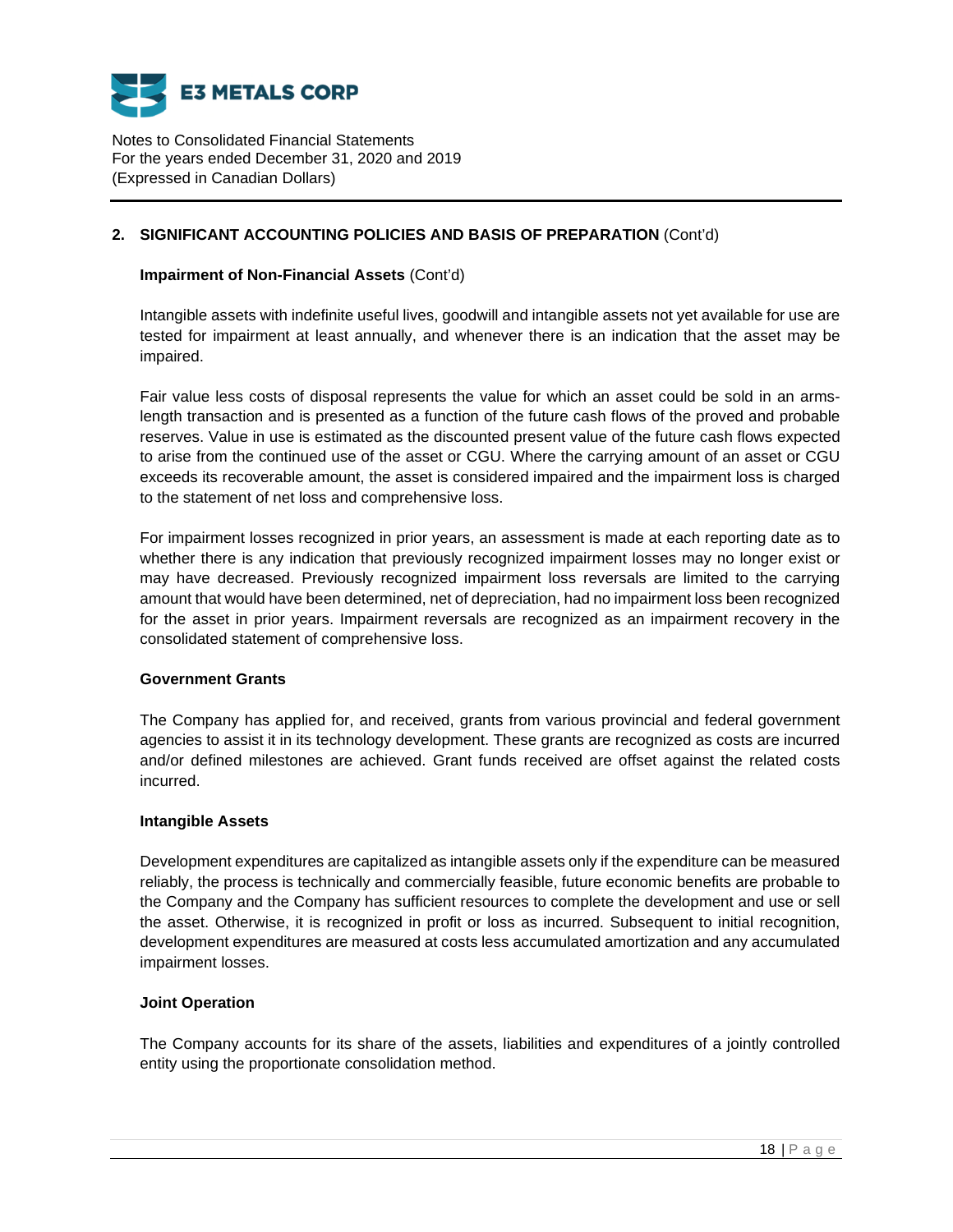

## **2. SIGNIFICANT ACCOUNTING POLICIES AND BASIS OF PREPARATION** (Cont'd)

## **Share Capital**

The Company records proceeds from share issuances net of share issue costs. Proceeds and issue costs from unit placements are allocated between shares and warrants issued according to their residual value. The residual value is attributed to the value of the warrants. The value of the share component and warrant is credited to share capital with any residual value attributed to the warrant. Upon exercise of the warrant, consideration paid by the warrant holder together with the amount previously recognized is recorded as an increase to share capital. In the event there is a change to the warrant terms (price or exercise date), no change is made to the initial value recognized for the warrant.

### **Leases**

At inception of a contract, the Company assesses whether a contract is, or contains, a lease. Contracts that convey the right to control the use of an identified asset for a period of time in exchange for consideration are accounted for as leases giving rise to right-of-use assets.

At the commencement date, a right of use asset is measured at cost, where cost comprises (a) the amount of the initial measurement of the lease liability; (b) any lease payments made at or before the commencement date, less any lease incentives received; (c) any initial direct costs incurred by the Company; and (d) an estimate of costs to be incurred by the Company in dismantling and removing the underlying asset, restoring the site on which it is located or restoring the underlying asset to the condition required by the terms and conditions of the lease, unless those costs are incurred to produce inventories.

A lease liability is initially measured at the present value of the unpaid lease payments, discounted using the lessee's incremental borrowing rate applied to the lease liabilities. Subsequently, the Company measures a lease liability by: (a) increasing the carrying amount to reflect interest on the lease liability; (b) reducing the carrying amount to reflect the lease payments made; and (c) remeasuring the carrying amount to reflect any reassessment or lease modifications, or to reflect revised insubstance fixed lease payments. Each lease payment is allocated between repayment of the lease principal and interest. Interest on the lease liability in each period during the lease term is allocated to produce a constant periodic rate of interest on the remaining balance of the lease liability. Except where the costs are included in the carrying amount of another asset, the Company recognizes in profit or loss (a) the interest on a lease liability and (b) variable lease payments not included in the measurement of a lease liability in the period in which the event or condition that triggers those payments occurs. The Company subsequently measures a right-of-use asset at cost less any accumulated depreciation and any accumulated impairment losses; and adjusted for any re-measurement of the lease liability. Right-of-use assets are depreciated over the shorter of the asset's useful life and the lease term.

# **3. RECEIVABLES**

Receivables consist primarily of GST input tax credits and government grants due to the Company. The Company expects to realize on all outstanding receivables during the current fiscal period.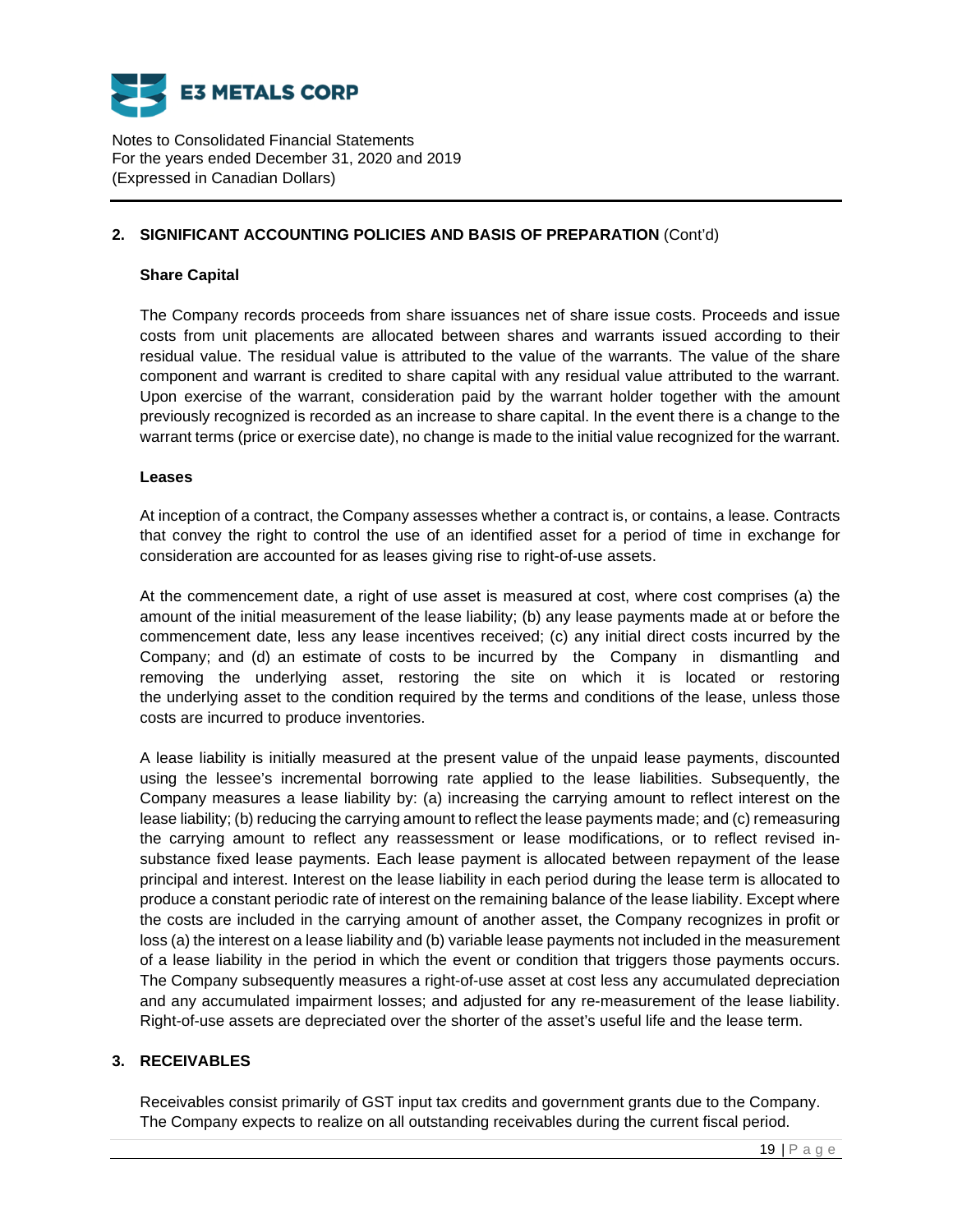

## **4. PREPAID EXPENSES**

Prepaid expenses consist of various payments that will be amortized over the monthly periods which they relate to:

|                                                                                       | December 31,<br>2020 |                                      |  | December 31,<br>2019                |
|---------------------------------------------------------------------------------------|----------------------|--------------------------------------|--|-------------------------------------|
| Deposits on office leases<br>Insurance<br>Marketing and business development<br>Other | \$                   | 18.552<br>13,520<br>23,986<br>30,432 |  | 2,564<br>12,401<br>216,310<br>1,350 |
|                                                                                       | S                    | 89.490                               |  | 232,625                             |

# **5. PROPERTY AND EQUIPMENT**

|                      | Computer<br>Equipment | Furniture | Softw are<br>Licenses | Leasehold<br><b>Improvements</b> | Total     |
|----------------------|-----------------------|-----------|-----------------------|----------------------------------|-----------|
| Cost:                |                       |           |                       |                                  |           |
| At December 31, 2019 | 20,680                | 2,760     | 27,428                | 14,768                           | 65,636    |
| Additions            | 2,829                 |           |                       |                                  | 2,829     |
| Disposal             |                       | -         |                       | (12,460)                         | (12,460)  |
| At December 31, 2020 | 23,509                | 2,760     | 27,428                | 2,308                            | 56,005    |
| Amortization:        |                       |           |                       |                                  |           |
| At December 31, 2019 | 17,405                | 1,170     | 27,428                | 7,292                            | 53,295    |
| Amortization         | 2,579                 | 318       |                       | 7,476                            | 10,373    |
| Disposal             |                       | -         |                       | (12,460)                         | (12, 460) |
| At December 31, 2020 | 19,984                | 1,488     | 27,428                | 2,308                            | 51,209    |
| Net book value:      |                       |           |                       |                                  |           |
| At December 31, 2019 | 3,275                 | 1,590     |                       | 7,476                            | 12,341    |
| At December 31, 2020 | 3,525                 | 1,272     |                       |                                  | 4,797     |

# **6. RIGHT-OF-USE ASSETS**

|                                                                                     | December 31,<br>2020 |  | December 31,<br>2019 |
|-------------------------------------------------------------------------------------|----------------------|--|----------------------|
| Balance, beginning of period                                                        | 11.433<br>\$         |  | 86,934               |
| Additions                                                                           | 42,934               |  |                      |
| Current period amortization<br>Reduction of right-of-use asset as a result of lease | (39, 034)            |  | (2, 287)             |
| modification                                                                        |                      |  | (49, 890)            |
|                                                                                     | 15,333               |  | 11,433               |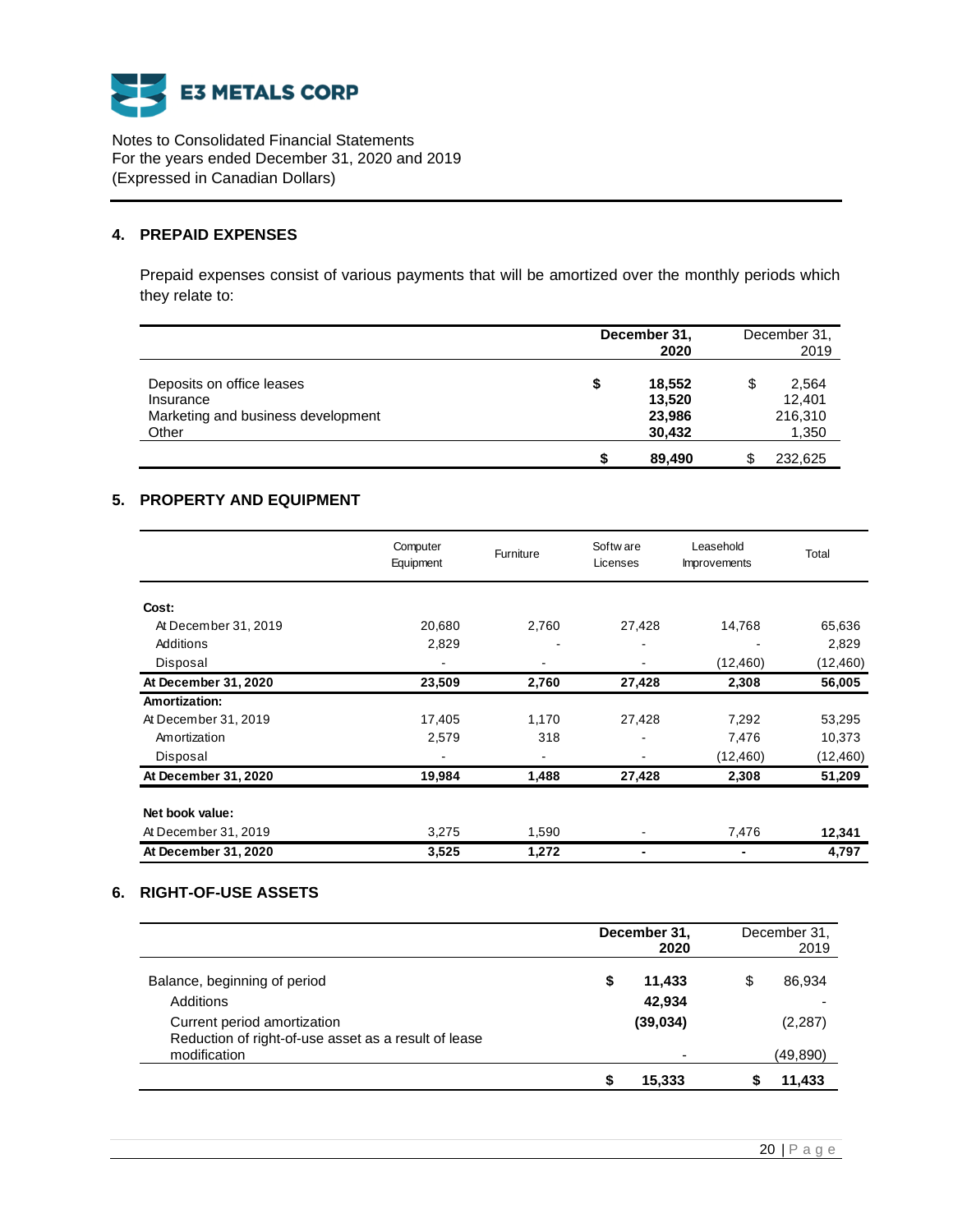

# **7. EXPLORATION AND EVALUATION ASSETS**

The Company's mineral properties are currently comprised of 80 Mine and Mineral ("MIM") Permits, which includes the rights for lithium, totaling 570,358 hectares (5,703 square kilometers) that can be further sub-divided into five separate sub-properties, or groups of contiguous permits:

- Clearwater Sub-Property: 21 contiguous permits totaling 136,981 hectares;
- Exshaw Sub-Property: 18 contiguous permits totaling 142,285 hectares;
- Rocky Sub-Property: 24 contiguous permits totaling 174,371 hectares;
- Sunbreaker Sub-Property: 2 contiguous permits totaling 15,678 hectares;
- Drumheller Sub-Property: 8 contiguous permits totaling 55,511 hectares; and
- Meadowbrook-Rimbey: 7 contiguous permits totaling 45,532 hectares

The following table summarizes the Company's E&E asset expenditures in its Alberta Petro-Lithium Project as at December 31, 2020:

| <b>Acquisition Costs:</b>      |                 |
|--------------------------------|-----------------|
| Balance December 31, 2018      | \$<br>1,649,009 |
| Permit applications            | 3,750           |
| Balance December 31, 2019      | 1,652,759       |
| Permit applications            | 20,000          |
| Balance, December 31, 2020     | \$<br>1,672,759 |
| <b>Exploration Costs:</b>      |                 |
| Balance, December 31, 2018     | \$<br>862,067   |
| <b>Engineering consultants</b> | 135,000         |
| Geological consultants         | 23,428          |
| Amortization of licenses       | 22,309          |
| Capitalized expenses           | 25,915          |
| Balance, December 31, 2019     | \$<br>1,068,719 |
| <b>Engineering Consultants</b> | 36,250          |
| Geological consultants         | 3,233           |
| Amortization of licenses       | 21,871          |
| Capitalized expenses           | 73,756          |
| Balance, December 31, 2020     | \$<br>1,203,829 |
| Total, December 31, 2019       | \$<br>2,721,478 |
| Total, December 31, 2020       | \$<br>2,876,588 |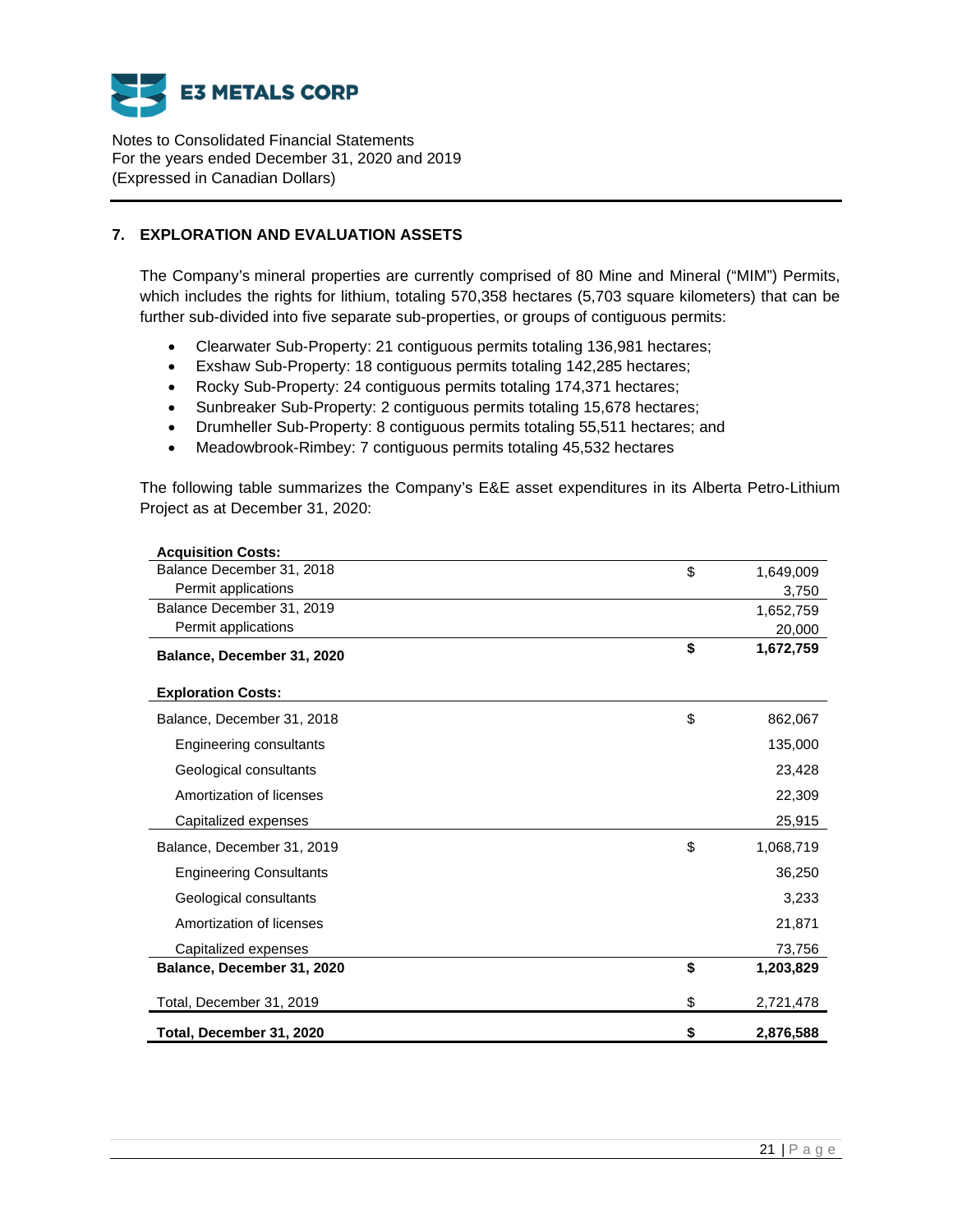

## **8. INTANGIBLE ASSETS**

In 2020, E3 spent \$649,742 on the continuing development of the Intellectual Property; the Company included its 50% share (2019 – 50%) of the amount spent by Devco - \$649,742 (2019 - \$88,537). For further details reference note 9.

|                                                             |    | December 31,   | December 31,   |
|-------------------------------------------------------------|----|----------------|----------------|
|                                                             |    | 2020           | 2019           |
| Opening balance                                             | \$ | 236,945        | \$             |
| Consultants                                                 |    | $\blacksquare$ | 286,530        |
| Water analysis                                              |    | -              | 20,084         |
| Other expenditures                                          |    | -              | 7,115          |
| E3's share of IP development expenditures incurred by Devco |    | 649,742        | 88,537         |
|                                                             |    | 886,687        | 402,266        |
| Grants received                                             |    |                | (165,321)      |
| Balance, end of year                                        | S  | 886,687        | 236.945<br>\$. |

### **9. JOINT OPERATION**

Under the terms of the USA entered into in September 2019 with FMC Lithium USA Corp ("Livent"), E3 purchased fifty (50) common shares of Devco, representing a 50% ownership of the company. In addition, E3 granted Devco a perpetual, exclusive, royalty-free intellectual property license. The Company's intellectual property consists of its proprietary Ion-Exchange technology

Devco's purpose is to complete the development of the Company's proprietary Direct Lithium Extraction technology and to construct a pilot plant. E3 has committed the time of three of its full-time employees to Devco to work with employees from Livent to further the development work. The technology development work is being carried out at the Green Centre in Kingston, Ontario and at Livent's research facilities in Bessemer City, North Carolina.

On October 12, 2019, Livent contributed US \$1.5 million (approximately CAD \$2.0 million) to Devco which is being used to fund the development work being conducted through Devco. Livent has no recourse to demand repayment of the contribution; therefore, the Company's share of contribution has been recognized within equity. The contribution, however, is restricted to jointly approved expenditures of Devco. At December 31, 2020, the Company share of cash restricted to jointly approved Devco expenditures was \$221,795. In accordance with IFRS 11 – Joint Arrangements, the Company's investment is considered a joint operation. As a result, the Company's recognized its share of the jointly held assets and liabilities as well as its share of the jointly incurred expenses relating to the ownership of Devco.

Subsequent to year-end Livent withdrew from the joint operation (Note 17).

The following summarizes the amounts included in the Company's financial statements at December 31, 2020 as a result of the joint operation with Devco: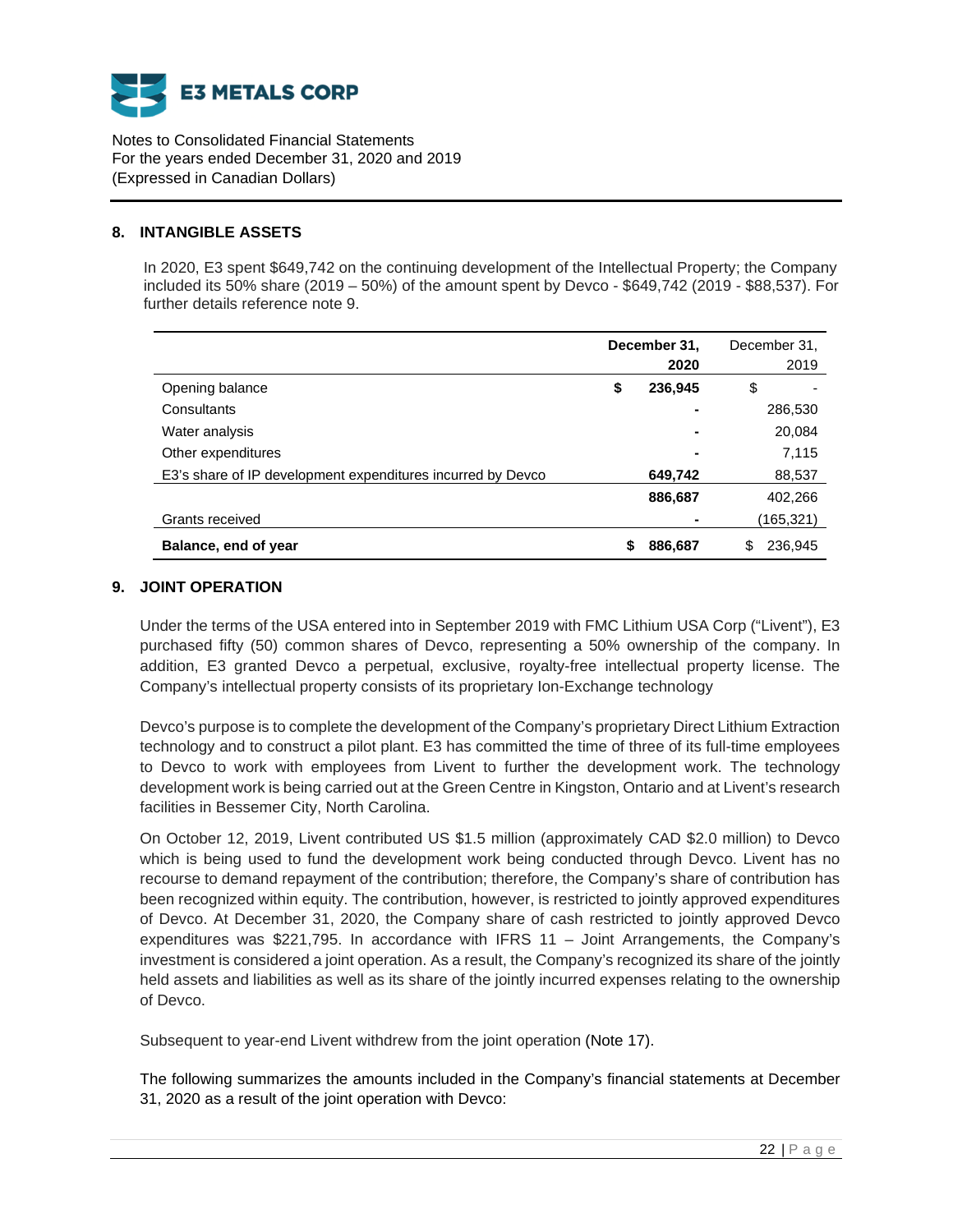

## **9. JOINT OPERATION** (Cont'd)

|                                          | 2020                     |                          |                     | 2019           |
|------------------------------------------|--------------------------|--------------------------|---------------------|----------------|
|                                          | $E3$ Metals $-50\%$      | Devco $-100\%$           | $E3$ Metals $-50\%$ | Devco $-100\%$ |
| Cash                                     | \$221,795                | \$443,590                | S<br>916,358        | 1,832,717      |
| <b>GST</b> receivable                    | 29,422                   | 58,844                   | 2,255               | 4,509          |
| Intangible assets                        | 738.279                  | 1,476,558                | 88,537              | 177,073        |
| Accounts payable and accrued liabilities | $\overline{\phantom{a}}$ | $\overline{\phantom{0}}$ | 40.274              | 80,548         |
| Contributed capital                      | 997.275                  | 1,994,551                | 997,275             | 1,994,551      |
| Current year deficit                     | (7, 845)                 | (15,691)                 | (30, 466)           | (60, 932)      |

# **10. LEASE LIABILITIES**

|                                                                |    | 2020      | 2019         |
|----------------------------------------------------------------|----|-----------|--------------|
| Liability:                                                     |    |           |              |
| Balance, January 1                                             | \$ | 12.644    | \$<br>92,273 |
| Addition                                                       |    | 42,934    | -            |
| Interest                                                       |    | 1,528     | 5,928        |
| Lease payments                                                 |    | (38, 800) | (30,750)     |
| Reduction of lease liability as a result of lease modification |    |           | (54, 807)    |
| <b>Balance, December 31</b>                                    | S  | 18,306    | \$<br>12.644 |

The terms of the Company's previous office lease allowed for early termination by providing notice of termination six months prior to end of the initial three year lease period. On November 28, 2019, the Company provided notice to terminate its office lease effective May 31, 2020. This meets the conditions of a lease modification, which has been calculated effective December 1, 2019.

The Company entered into a new 14 month lease effective April 1, 2020 with WeWork - The Edison. The lease consists of 12 monthly net payments of \$3,710 (first two months free). The lease liability has been present valued using a discount rate of 8%.

# **11. LONG-TERM NOTES PAYABLE**

On September 23, 2020, the Company entered into an agreement with the Government of Canada as represented by the Minister responsible for Western Economic Diversification Canada. The Company received a total of \$150,000 to assist with general corporate costs.

The Company shall repay the note in 35 equal payments of \$4,165 commencing January 31, 2023, and ending December 31, 2025 with a final installment of \$4,225. The Company has the right to prepay the note at any time without penalty and is not subject to any covenants. The interest rate on the note is prime plus 3% and interest accrues during the period beginning on the due date and ending on the day before the day on which payment is received by the Minister. Subsequent to the year end, the long-term note payable was repaid in full (Note 17).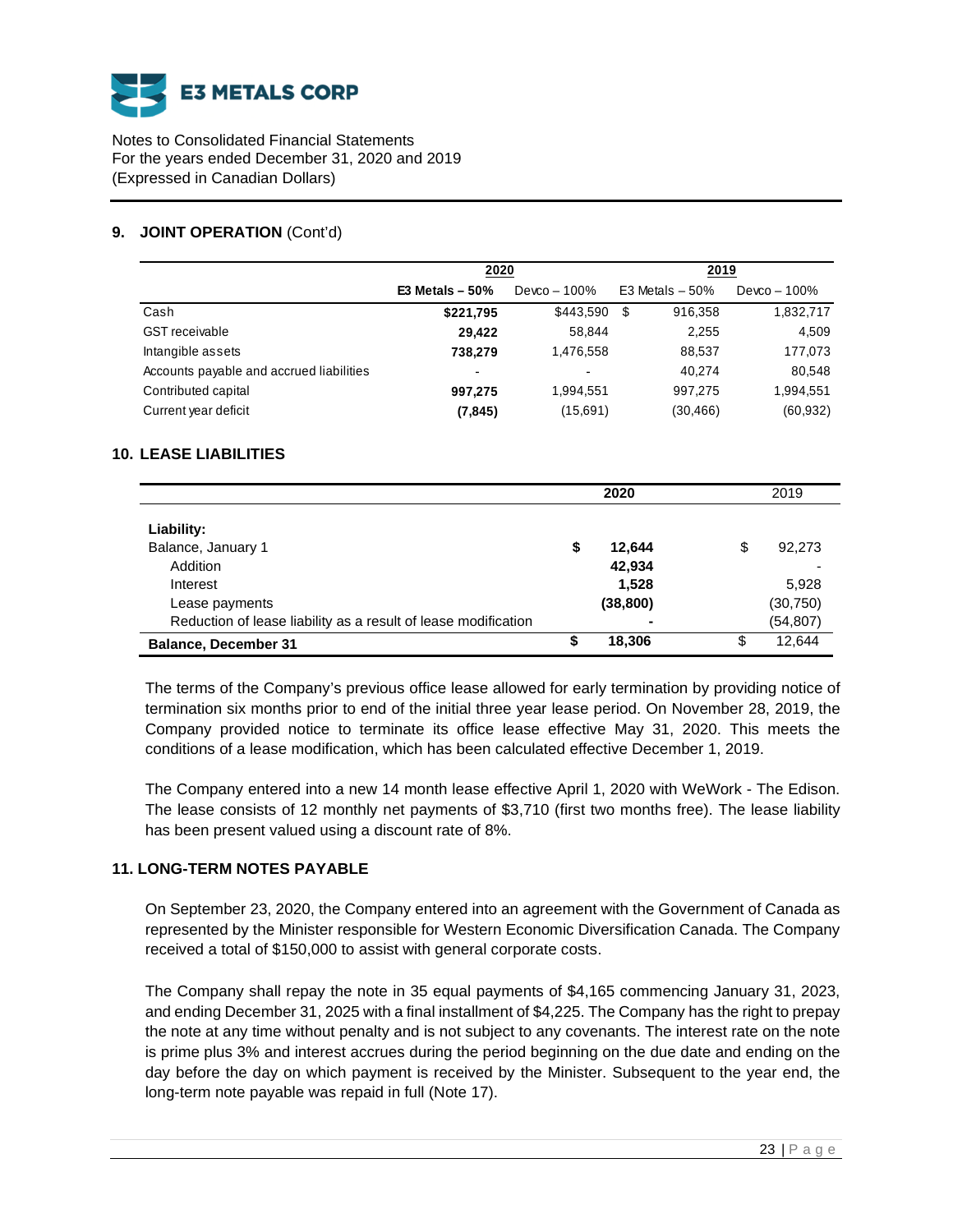

## **12. SHARE CAPITAL**

### *Authorized share capital*

Unlimited common shares with no par value.

#### *Issued and outstanding*

|                                                 |            | <b>Number of Shares</b> |
|-------------------------------------------------|------------|-------------------------|
|                                                 | 2020       | 2019                    |
| Balance at January 1                            | 27,397,901 | 21,002,002              |
| Issuance of shares on exercise of stock options | 1,906,230  | 100,000                 |
| Issuance of shares by private placement         | 12,341,250 | 6,239,884               |
| Issuance of shares to settle payables           | 18,750     | 56,015                  |
| <b>Balance at December 31</b>                   | 41,664,131 | 27,397,901              |

Share capital transactions during the year ended December 31, 2020 were as follows:

On February 5, 2020, the Company issued 75,000 common shares pursuant to the exercise of 75,000 stock options at a price of \$0.40 per share.

On March 2, 2020, the Company closed the second tranche of its non-brokered private placement financing announced on November 20, 2019 by issuing 3,004,500 units at a price of \$0.40 per unit for total gross proceeds of \$1,201,800. Each unit was comprised of one common share and one-half of one common share purchase warrant. Each whole common share purchase warrant entitles the holder to acquire one additional common share at an exercise price of \$0.60 for a period of 30 months following the date of issuance. Commissions comprised of \$21,000 cash and 45,000 broker warrants were issued in connection with the second tranche closing. Broker warrants issued carry the same terms as the unit warrants. Of the proceeds received \$225,337 was allocated to contributed surplus for the warrants granted. The value attributed to the warrants was based on the difference between closing share price of the Company on date the units were issued and the unit price.

On July 15, 2020, the Company entered into a binding agreement with a creditor in respect of the settlement \$7,500 in trade payables (the "Debt Settlement"). The Debt Settlement consisted of the issuance of 18,750 common shares (the "Common Shares") at a deemed price of \$0.40 per Common Share. Pursuant to applicable Canadian securities laws, the Common Shares will carry a four month hold period from their date of issue.

Throughout 2020, the Company issued 1,906,230 common shares pursuant to the exercise of 1,906,230 stock options and warrants at a price of \$0.40-\$0.60 per share. Total proceeds received were \$879,322.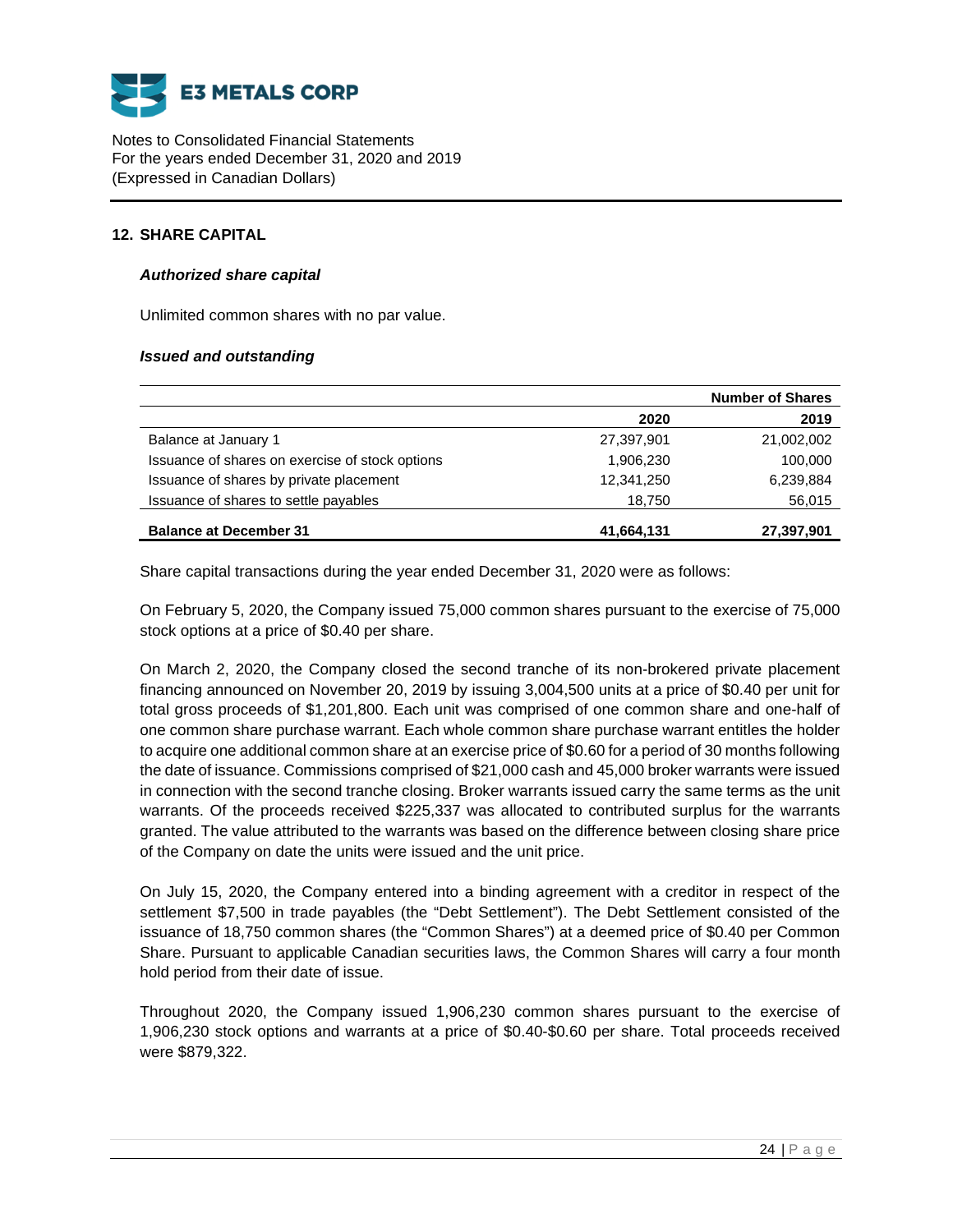

## **12. SHARE CAPITAL** (Cont'd)

In October 2020, the Company closed a non-brokered private placement financing by issuing 3,336,750 shares at a price of \$0.40 per share for total gross proceeds of \$1,334,700. Commissions comprised of \$56,074 cash.

In December 2020, the Company closed a brokered private placement financing by issuing 6,000,000 units at a price of \$0.85 per unit for total gross proceeds of \$5,100,000. Each unit was comprised of one common share and one-half of one common share purchase warrant. Each whole common share purchase warrant entitles the holder to acquire one additional common share at an exercise price of \$1.40 for a period of 24 months following the date of issuance. Commissions comprised of \$302,180 cash and 117,647 common shares (valued at \$100,000) were issued in connection with the closing. Finders Fees paid of \$72,760 were attributable to this private placement.

The regulatory fees and legal fees attributable to the 2020 shares issuances totaled \$179,725.

Share capital transactions during the year ended December 31, 2019 were as follows:

(i) On April 4, 2019, the Company completed a non-brokered private placement of 3,971,984 units at a price of \$0.35 per unit for aggregate gross proceeds of \$1,390,194. Each unit consisted of one common share of the Company and one-half of one transferable common share purchase warrant, with each full warrant entitling the holder to acquire one additional common share at a price of \$0.45 until April 4, 2021. As the closing price of the Company's shares on April 4, 2019 exceeded the unit price of the private placement (\$0.40 and \$0.35 respectively), no residual value was allocated to the warrants.

In connection with the private placement, the Company paid cash-based finders' fee of \$43,542 and issued 124,404 non-transferable finder's warrants to certain agents. Each finder's warrant entitles the holder thereof to acquire one additional common share at a price of \$0.45 until April 4, 2021. The finder's warrants were recorded at a fair value of \$19,511. The fair value of the broker warrants was calculated using the following inputs: stock price  $-$  \$0.40, exercise price  $-$  \$0.45, volatility  $-$  77.62%, discount rate – 1.58%.

(ii) On July 15, 2019, 100,000 common shares were issued pursuant to the exercise of 100,000 stock options at a price of \$0.40 per share for gross proceeds of \$40,000. A total of \$24,476 in share-based compensation related to the exercise of the stock options was reclassified from Contributed Surplus to Share Capital.

(iii) On October 18, 2019, 56,015 common shares were issued to third party consultant for services provided. The fair value attributed to the shares was \$23,313.

(iv) On September 17, 2019, the Company paid a finder's fee of \$118,809 and issued finders warrants of 101,935 in relation to the joint development agreement signed with FMC Lithium USA Corp. The warrants are exercisable until September 17, 2021 at a price of \$1.17 per share. The finder's warrants were recorded at a fair value of \$9,912. The fair value of the broker warrants was calculated using the following inputs: stock price – \$0.53, exercise price – \$1.17, volatility – 72.17%, discount rate – 1.62%.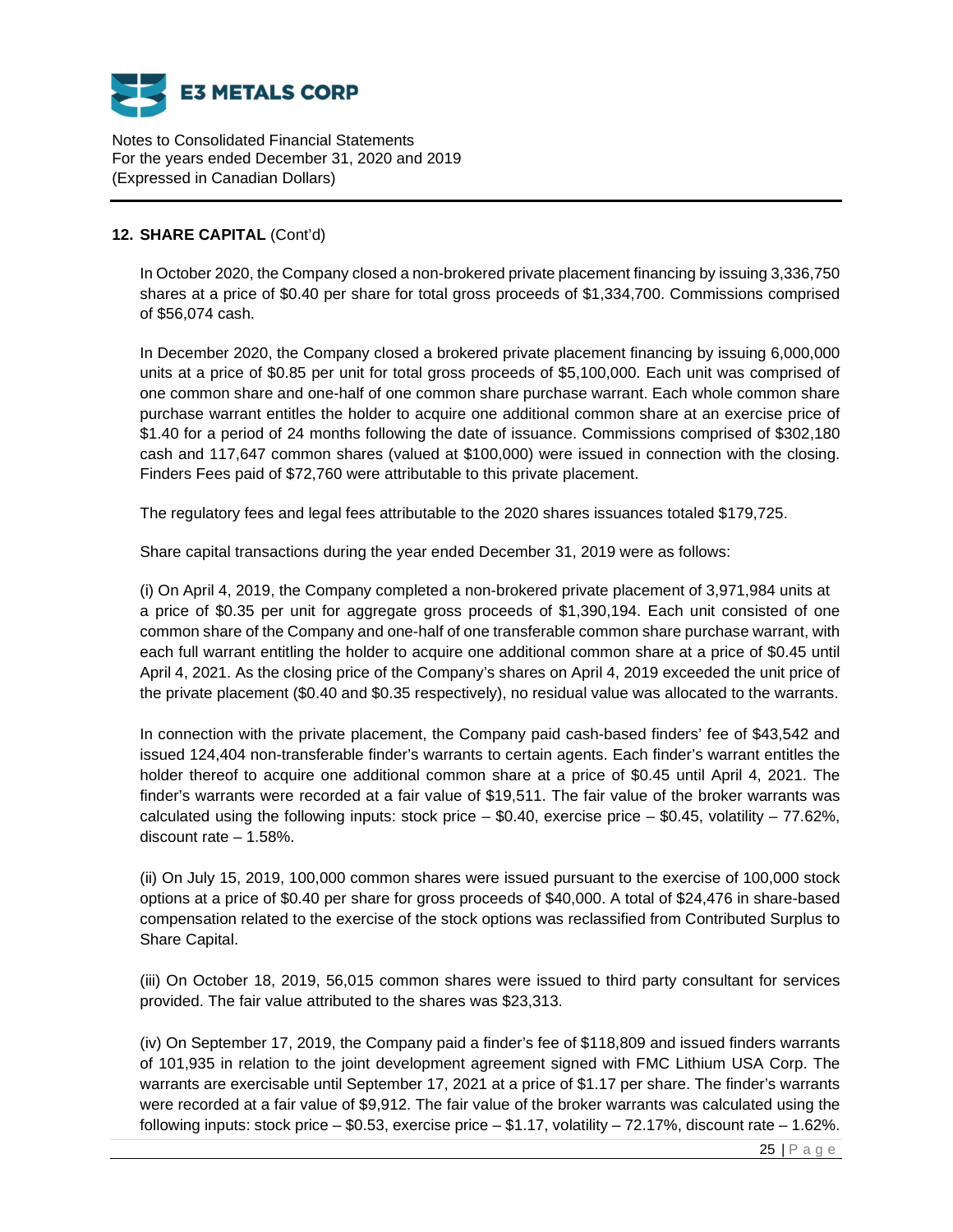

## **12. SHARE CAPITAL** (Cont'd)

(v) On December 18, 2019, the Company completed a non-brokered private placement of 2,267,900 units at a price of \$0.40 per unit for aggregate gross proceeds of \$907,160. Each unit consisted of one common share of the Company and one-half of one transferable common share purchase warrant, with each full warrant entitling the holder thereof to acquire one additional common share at a price of \$0.60 until June 18, 2022. The closing price of the Company's shares on December 18, 2019 was \$0.33. Utilizing residual value method, the fair value of the common shares was recorded as \$748,407 and the warrants were recorded at a value of \$158,753.

## *Escrow Shares*

Under certain escrow agreements dated May 30, 2017, 6,000,000 shares issued to the former shareholders of the Alberta Co. were placed in escrow. 10% of the escrowed common shares were released from escrow on the date of the closing of the Transaction (the "Initial Release") and an additional 15% will be released every six months following the Initial Release over a period of thirty-six months. As at December 31, 2019, a total of 900,000 (2018 – 2,900,000) common shares were held in escrow. On May 30, 2020, the final tranche of 900,000 shares were released from escrow.

#### **Share Purchase Warrants**

The issuances of the share purchase warrants are summarized as follows:

|                                                 | December 31, 2020     |                                          |                       | December 31, 2019                        |
|-------------------------------------------------|-----------------------|------------------------------------------|-----------------------|------------------------------------------|
|                                                 | Number of<br>warrants | Weighted<br>average<br>exercise<br>price | Number of<br>warrants | Weighted<br>average<br>exercise<br>price |
| Warrants, beginning of year                     | 4,238,781             | \$<br>0.50                               | 4,273,150             | \$<br>0.55                               |
| Issued in connection with the private placement | 1,502,250             | 0.60                                     | 1,985,992             | 0.45                                     |
| Issued in connection with the private placement | 3,000,000             | 1.40                                     | 1,133,950             | 0.60                                     |
| Finders' warrants                               | 45,000                | 0.60                                     | 124,404               | 0.45                                     |
| Finders' warrants                               |                       |                                          | 101,935               | 1.17                                     |
| Exercised                                       | (1, 126, 230)         | 0.49                                     |                       |                                          |
| Expired                                         | (575,000)             | 0.30                                     | (3,232,500)           | 0.70                                     |
| Expired                                         | (307, 500)            | 0.60                                     | (67, 750)             | 0.60                                     |
| <b>Expired</b>                                  | (10,000)              | 0.60                                     | (80,400)              | 1.00                                     |
| Warrants, end of year                           | 6,767,301             | 0.93<br>\$                               | 4,238,781             | \$<br>0.50                               |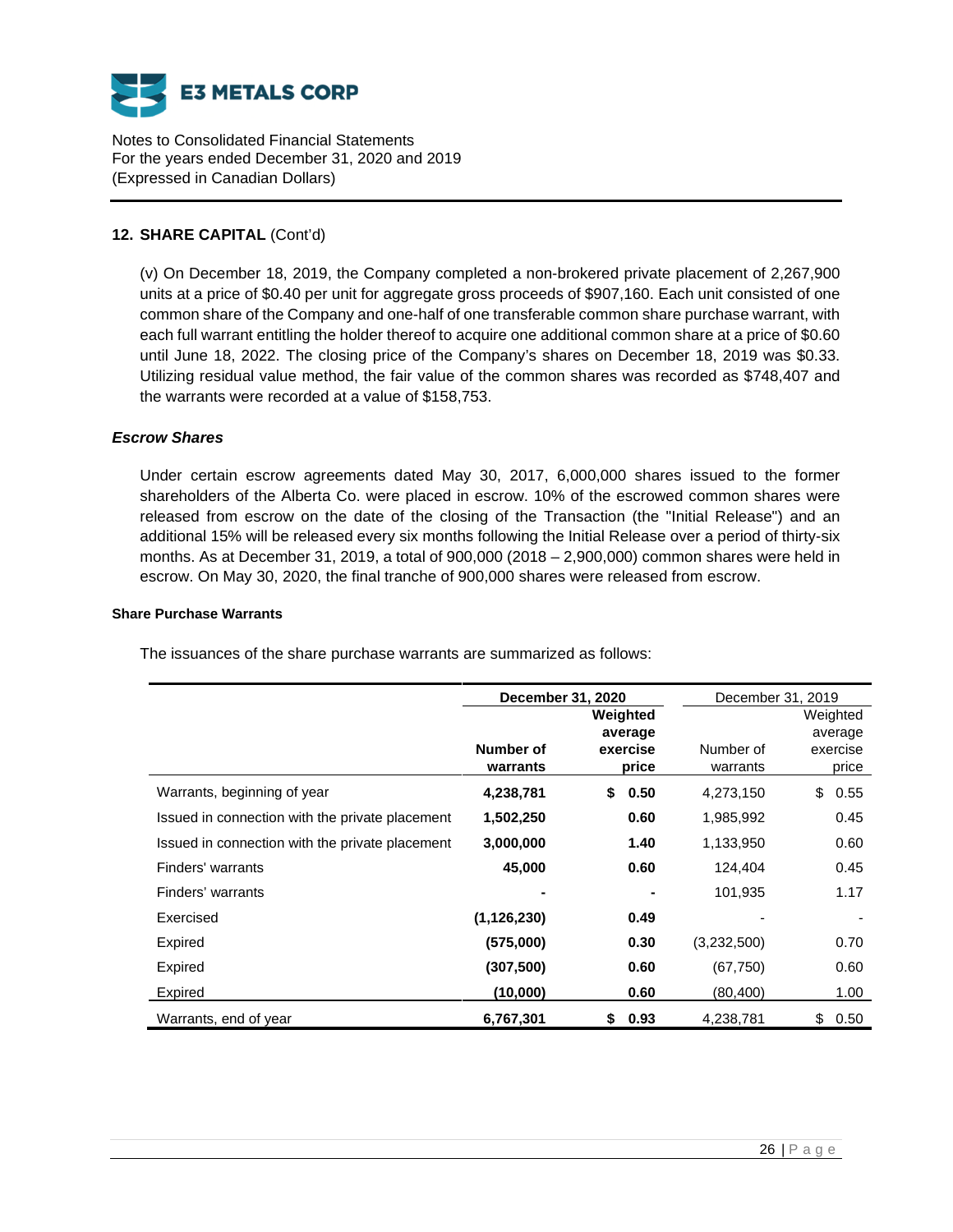

## **12. SHARE CAPITAL** (Cont'd)

The share purchase warrants outstanding and exercisable as at December 31, 2020:

|                    |             |                |              | Weighted     |             |
|--------------------|-------------|----------------|--------------|--------------|-------------|
|                    | Number of   |                |              | average life | Number of   |
|                    | warrants    |                |              | of warrants  | warrants    |
| Grant date         | outstanding | Exercise price | Expiry date  | (years)      | exercisable |
| April 4, 2019      | 1,263,849   | \$<br>0.45     | Apr 4, 2021  | 0.26         | 1,263,849   |
| April 4, 2019      | 93,442      | \$<br>0.45     | Apr 4, 2021  | 0.26         | 93,442      |
| September 17, 2019 | 101,935     | \$<br>1.17     | Sep 17, 2021 | 0.71         | 101,935     |
| December 19, 2019  | 775,575     | \$<br>0.60     | Dec 19, 2022 | 1.97         | 775,575     |
| March 2, 2020      | 1,487,500   | \$<br>0.60     | Sep 2, 2022  | 1.67         | 1,487,500   |
| March 2, 2020      | 45.000      | \$<br>0.60     | Sep 2, 2022  | 1.67         | 45,000      |
| December 17, 2020  | 3,000,000   | \$<br>1.40     | Dec 17, 2022 | 1.96         | 3,000,000   |
|                    | 6,767,301   | \$<br>0.93     |              | 1.54         | 6,767,301   |

#### *Stock options*

The Company has adopted a shareholder-approved 10% rolling stock option plan (the "Plan") pursuant to which options are granted to directors, officers, employees and other service providers. The Company follows the policies of the Exchange where the number of common shares which may be issued pursuant to options granted under the Plan may not exceed 10% of the issued and outstanding shares of the Company from time to time at the date of granting of options. Each option agreement with the grantee sets forth, among other things, the number of options granted, the exercise price and the vesting conditions of the options. Options granted fully vest on the date of grant, except for options issued to Consultants, which vest in stages over 12 months with no more than 25% of the options vesting in any 3-month period.

A summary of the Company's stock option transactions is presented below:

The share options outstanding as at December 31, 2020:

|                                        | December 31, 2020    |                                       |                      | December 31, 2019                     |
|----------------------------------------|----------------------|---------------------------------------|----------------------|---------------------------------------|
|                                        | Number of<br>options | Weighted<br>average<br>exercise price | Number of<br>options | Weighted<br>average<br>exercise price |
| Options outstanding, beginning of year | 1,915,000            | \$0.42                                | 1,885,000            | \$0.64                                |
| Granted                                | 1,903,000            | \$0.52                                | 1,125,000            | \$0.43                                |
| Exercised                              | (780,000)            | \$0.41                                | (100,000)            | \$0.40                                |
| Expired                                | (100,000)            | \$0.40                                | (995,000)            | \$0.64                                |
| Options outstanding, end of year       | 2,938,000            | \$0.48                                | 1,915,000            | \$0.42                                |
|                                        |                      |                                       |                      | 27<br>Page                            |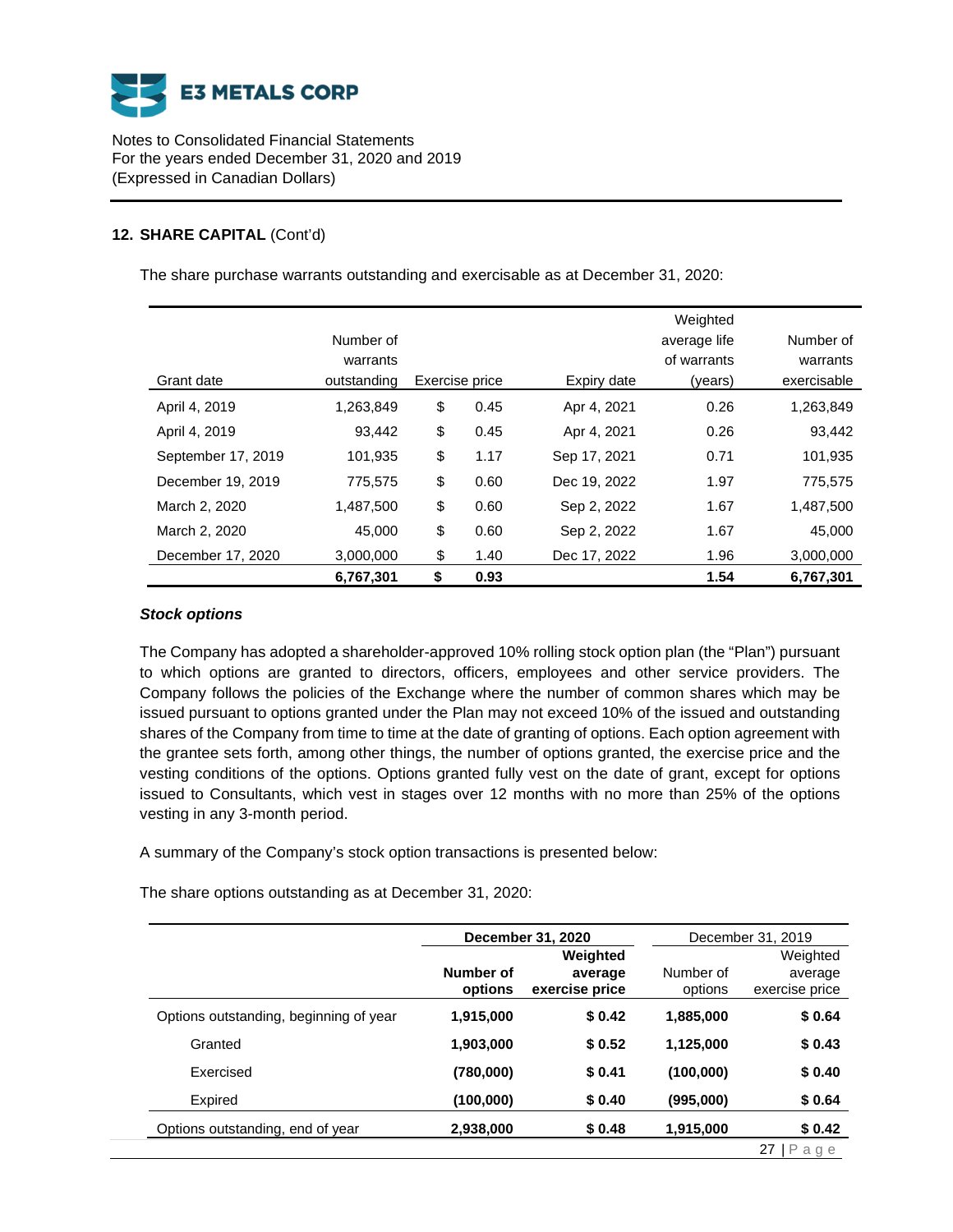

## **12. SHARE CAPITAL** (Cont'd)

The weighted average life of options outstanding is 1.47 years (2019 – 1.85).

The fair value of options was estimated using the Black-Scholes option pricing model based on the date of grant and using the following assumptions:

| Year ended December 31,         | 2020             | 2019              |
|---------------------------------|------------------|-------------------|
| Risk-free interest rate         | $0.30\%$ - 1.60% | $1.47\% - 1.93\%$ |
| Expected stock price volatility | 77% - 88%        | 64% - 75%         |
| Expected life                   | $2 - 3$ years    | $2 - 5$ years     |
| Expected dividend yield         |                  |                   |
| Fair value per option granted   | $$0.08 - $0.38$  | $$0.16 - $0.24$   |
| Forfeiture rate                 | 0%               | $0\%$             |

During the year ended December 31, 2020, the Company recorded \$374,562 (2019 - \$283,792) in share-based compensation expense for the options granted and vested during the period.

|                                 | Number of<br>Options |                |      |                   |
|---------------------------------|----------------------|----------------|------|-------------------|
| Grant date                      | outstanding          | Exercise price |      | Expiry date       |
| August 21, 2018                 | 320,000              | \$             | 0.40 | August 21, 2021   |
| December 27, 2018               | 150,000              | \$             | 0.40 | December 27, 2021 |
| May 31, 2019                    | 325,000              | \$             | 0.43 | May 31, 2022      |
| July 10, 2019                   | 200,000              | \$             | 0.43 | July 10, 2021     |
| November 11, 2019               | 100,000              | \$             | 0.40 | November 11, 2022 |
| April 22, 2020                  | 220,000              | \$             | 0.40 | April 22, 2022    |
| April 22, 2020                  | 118,000              | \$             | 0.40 | October 21, 2022  |
| April 22, 2020                  | 650,000              | \$             | 0.40 | April 22, 2023    |
| August 15, 2020                 | 25,000               | \$             | 0.40 | August 15, 2022   |
| August 24, 2020                 | 30,000               | \$             | 0.40 | August 24, 2022   |
| August 24, 2020                 | 150,000              | \$             | 0.54 | August 24, 2022   |
| November 9, 2020                | 650,000              | \$             | 0.70 | November 9, 2023  |
| <b>Outstanding, End of Year</b> | 2,938,000            | \$             | 0.48 |                   |
| <b>Exercisable, End of Year</b> | 2,448,000            | \$             | 0.50 |                   |

The share options outstanding and exercisable as at December 31, 2020: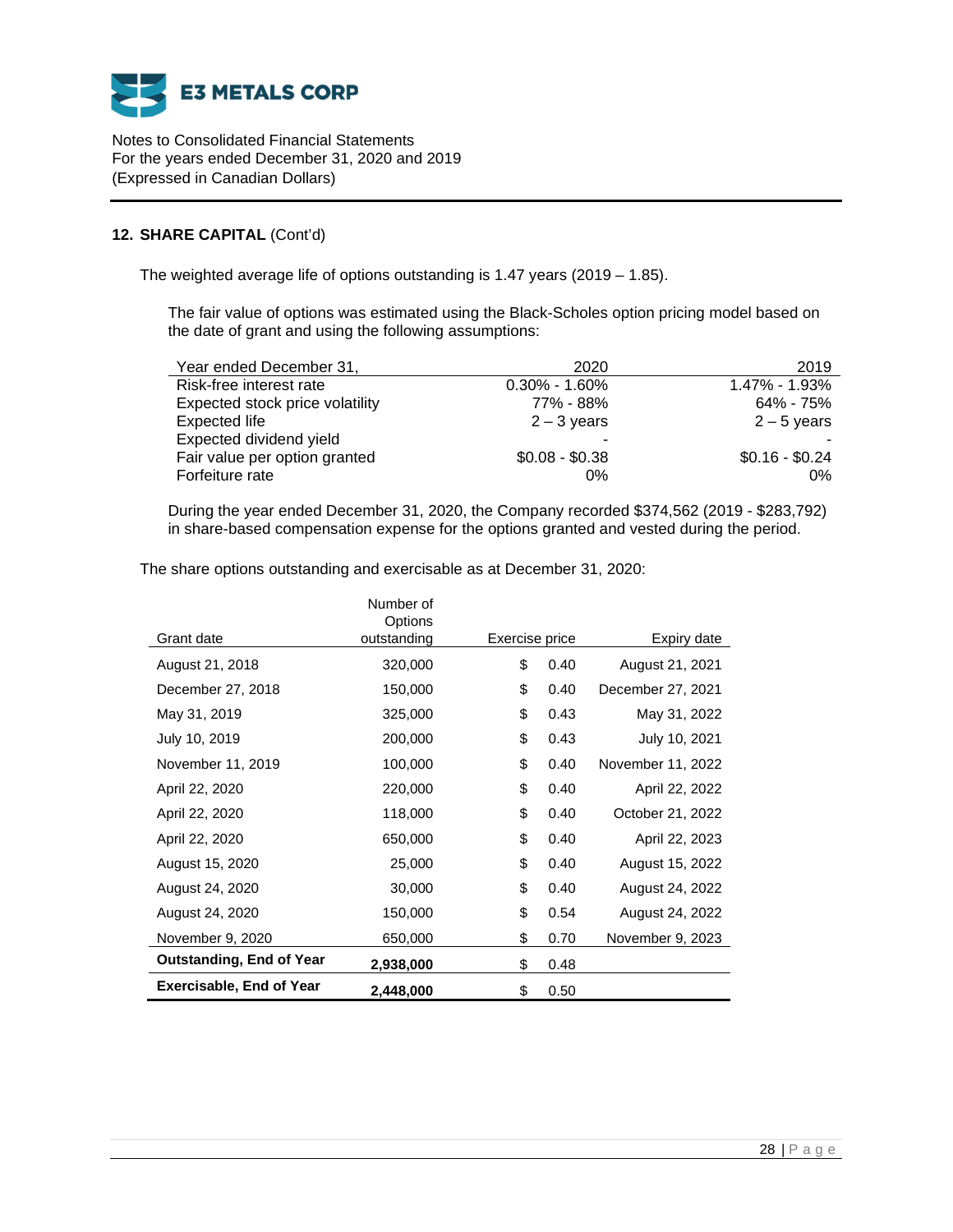

# **13. RELATED PARTY TRANSACTIONS**

Key management personnel are persons responsible for planning, directing and controlling activities of an entity, and include executive and non-executive directors and officers. During the years ended December 31, 2020 and 2019, the remuneration of the key management personnel were as follows:

| Year ended December 31,              | 2020    |    | 2019    |
|--------------------------------------|---------|----|---------|
| Management salaries and benefits (i) | 262,764 | \$ | 233,933 |
| Consulting fees (ii)                 | 116.955 |    | 63,000  |
| Share-based compensation             | 285,415 |    | 44,395  |
| Total                                | 665,134 | S  | 341,328 |

- (i) On May 30, 2017, the Company entered into employment agreements with the CEO and the VP of Project Development of the Company that ratify annual compensation of \$145,000 plus benefits for each individual. Due to COVID-19 in 2020, there was a temporary reduction in salary and benefits. During the year ended December 31, 2020, the Company paid gross management salaries of \$262,764 (2019 - \$233,933) pursuant to these agreements.
- (ii) On May 10, 2019, the Company entered into an agreement with The CFO Centre Limited to provide part-time CFO services and other consulting services on a contract basis. For the period ended December 31, 2020, the Company paid \$116,955 (2019 - \$63,000) in fees to the CFO Centre. In addition, a member of The CFO Centre management team was granted 60,000 stock options during the second quarter of 2020 at a price of \$0.40 and expire on October 21, 2022.

# **14. FINANCIAL RISK AND CAPITAL MANAGEMENT**

As at December 31, 2020, the Company's financial instruments include cash, restricted cash, receivables, trade payables and accrued liabilities, long-term notes payable and due to related parties. Cash, restricted cash and receivables are classified as financial assets at amortized cost. Trade payables and accrued liabilities, long-term notes payable and due to related parties are classified as amortized cost. The carrying value of these financial instruments approximates their fair value due to their short-term maturity.

The Company's financial instruments are exposed to credit risk, liquidity risk, and market risks.

### *Credit risk*

Credit risk is the risk that one party to a financial instrument will fail to discharge an obligation and cause the other party to incur a financial loss. The Company is exposed to credit risk with respect to its cash and receivables. The Company minimizes its exposure to credit risk by placing its cash with Canadian Schedule 1 Chartered banks. While there is concentration of risk by holding all funds with one institution, management assesses credit risk of cash as low due to the high credit quality rating the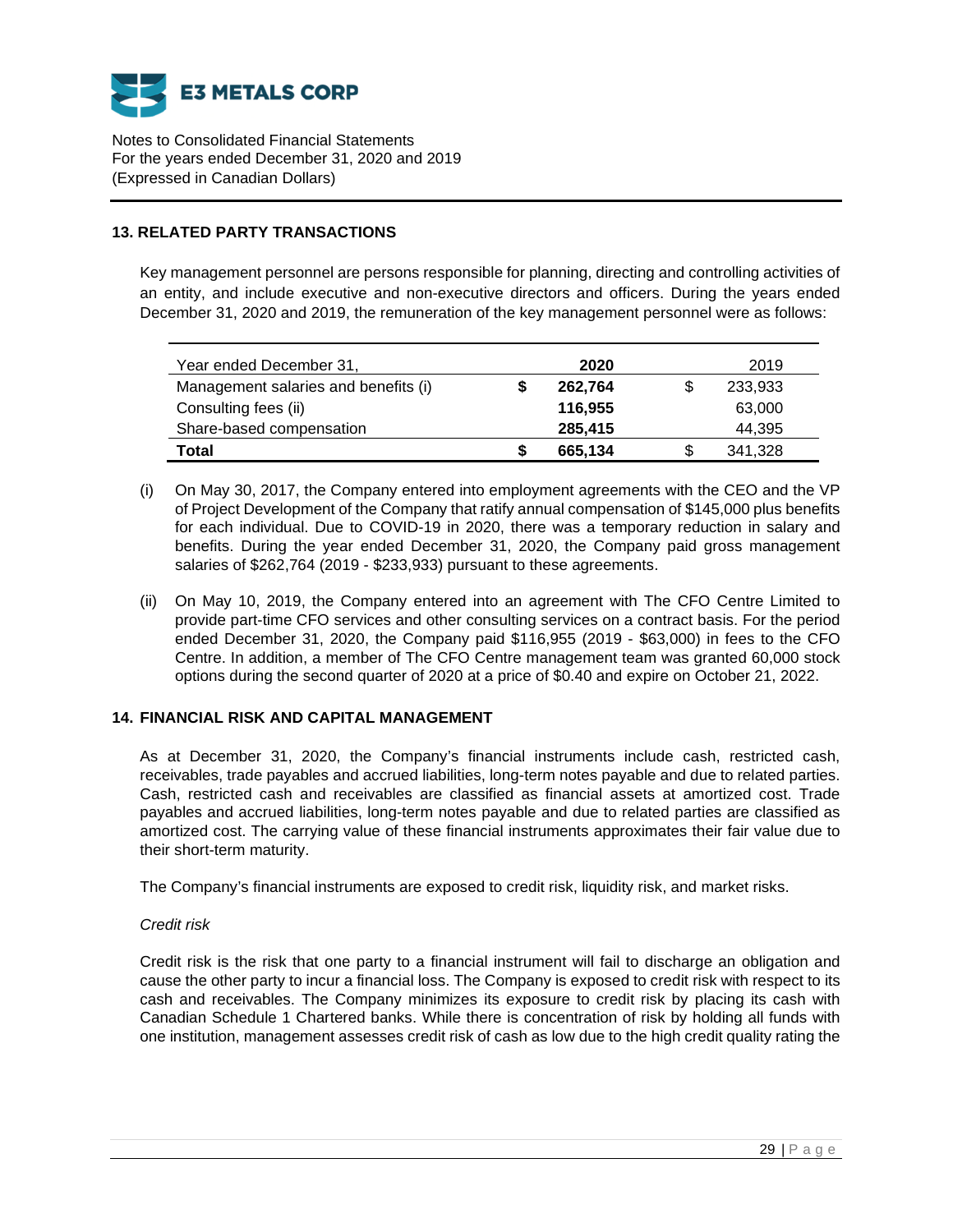

## **14. FINANCIAL RISK AND CAPITAL MANAGEMENT** (Cont'd)

#### *Credit risk (Cont'd)*

institution has with the rating agencies. As at December 31, 2020, the Company had cash of \$6,467,377 (December 31, 2019 - \$277,464).

The Company's secondary exposure to credit risk is on its receivable. This risk is minimal as receivables consist primarily of refundable input tax credits. Gross amounts receivable of \$52,929 (December 31, 2019 - \$42,053).

#### *Currency risk*

The Company's current operations are not exposed to significant foreign currency risk.

#### *Interest rate risk*

Interest rate risk is the risk that the fair value or future cash flows of a financial instrument will fluctuate because of changes in the market interest rates. The fair value of the Company's financial instruments is relatively unaffected by changes in interest rates. The Company is exposed to interest rate risk on its bank deposit and long-term notes payables, which earns/bears interest at a variable rate. Based on the cash/loan balance at December 31, 2020, the effect of a 10% fluctuation in interest rates would not be material.

### *Liquidity and funding risk*

Liquidity risk is the risk that the Company will not be able to meet its financial obligations as they fall due. The Company's objective in managing liquidity risk is to maintain sufficient readily available reserves in order to meet its liquidity requirements at any point in time. The Company tries to achieve this by maintaining sufficient cash to cover current liabilities as they mature.

As at December 31, 2020, the Company had a working capital of \$6,463,158 (December 31, 2019 - \$1,041,557). At December 31, 2020, the Company had a cash balance of \$6,476,377, which is sufficient to pay its current liabilities of \$394,183, and to continue operations through 2021.

Funding risk is the risk that market conditions will impact the Company's ability to raise capital through equity markets under acceptable terms and conditions. While the Company has been successful in raising capital in the past, there is no guarantee it will be able to do so in the future.

### **Capital Management**

The Company manages its capital structure and makes adjustments to it, based on the funds available to the Company, in order to support its operations. The Company's policy and objective is to maintain a strong capital base so as to maintain investor and creditor confidence and to sustain future development of the business. The capital structure of the Company consists of equity, comprising share capital and option reserve, net of accumulated deficit. In order to maintain or adjust the capital structure,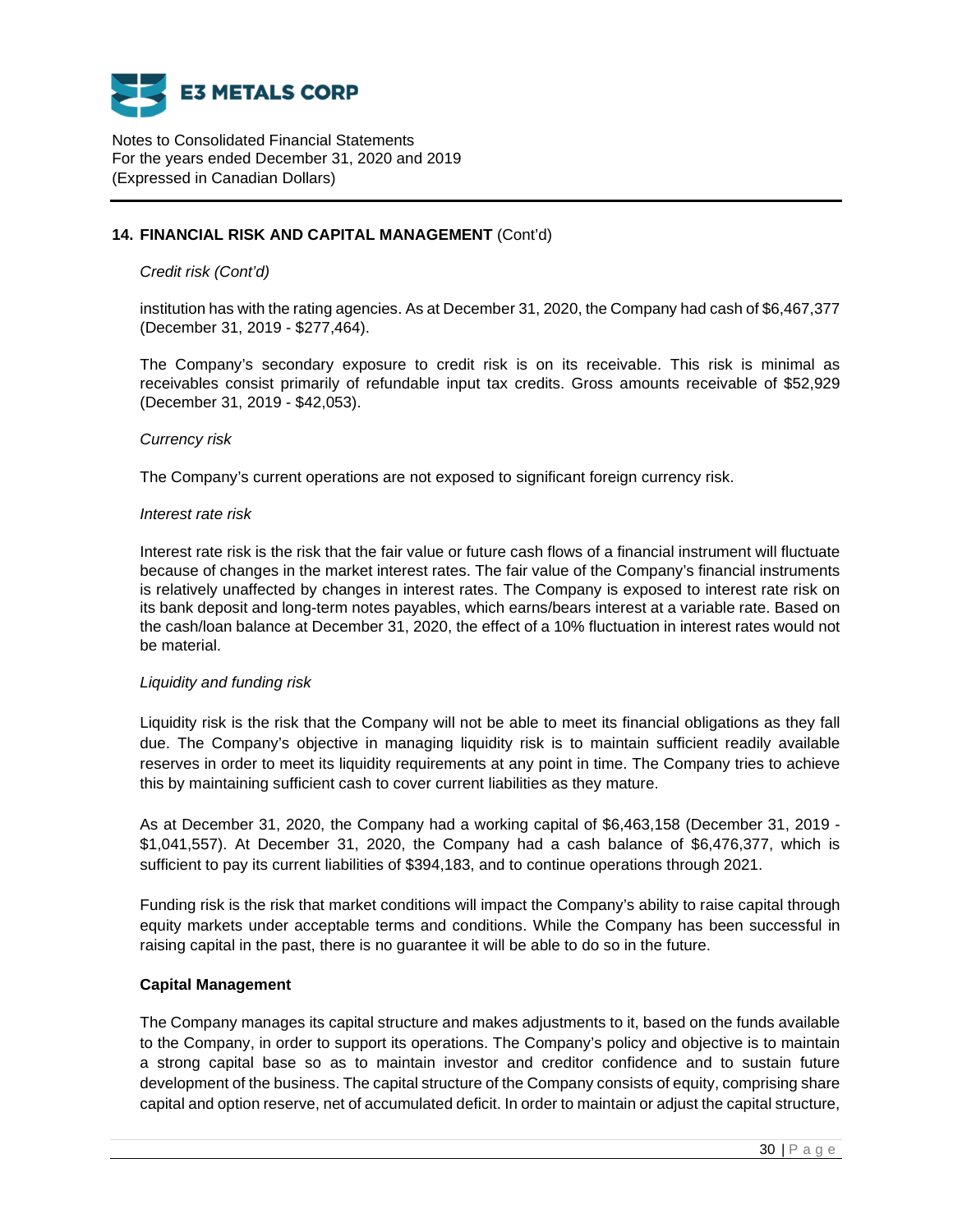

## **14. FINANCIAL RISK AND CAPITAL MANAGEMENT** (Cont'd)

# **Capital Management** (Cont'd)

the Company may issue new shares through private placements. The Company holds all surplus capital in cash accounts held with major financial institutions. The Company does not pay out dividends.

There were no changes in the Company's approach to capital management during the three months ended December 31, 2020. The Company is not subject to any externally imposed capital requirements.

## **15. INCOME TAX EXPENSE DEFERRED TAX ASSETS AND LIABILITIES**

| December 31                           | 2020              | 2019             |
|---------------------------------------|-------------------|------------------|
|                                       |                   |                  |
| Loss for the year before income taxes | (2,095,087)<br>\$ | (2,346,791)<br>S |
| Combined statutory tax rates          | 24.0%             | 26.5%            |
| Computed tax recovery                 | (502, 821)        | (621,900)        |
| Increase resulting from:              |                   |                  |
| Share-based compensation              | 89,894            | 75,205           |
| Non-deductible expenses and Other     | (387, 228)        | 389,100          |
| Deferred tax assets not recognized    | 800,155           | 157,595          |
| Income tax expense (recovery)         |                   |                  |

The Company has the following unrecognized deductible temporary differences and unused losses for which no deferred tax asset has been recognized:

| December 31                       | 2020          | 2019         |
|-----------------------------------|---------------|--------------|
| Exploration and evaluation assets | 511.402<br>\$ | 511,402      |
| Share issuance costs              | 517,473       | 111,433      |
| Investment tax credits            | 939,893       | 880,752      |
| SRE&D                             | 379,671       |              |
| Other                             | 2.973         | 1.211        |
| Non-capital loss carry-forwards   | 9,319,543     | 8,845,292    |
|                                   | \$11,670,955  | \$10,350,090 |

The deferred tax asset (liability) is comprised of the following:

| December 31                       | 2020       | 2019       |
|-----------------------------------|------------|------------|
| Exploration and evaluation assets | (281, 262) | (198, 167) |
| Non-capital loss carry-forwards   | 281.262    | 198,167    |
|                                   | ۰          |            |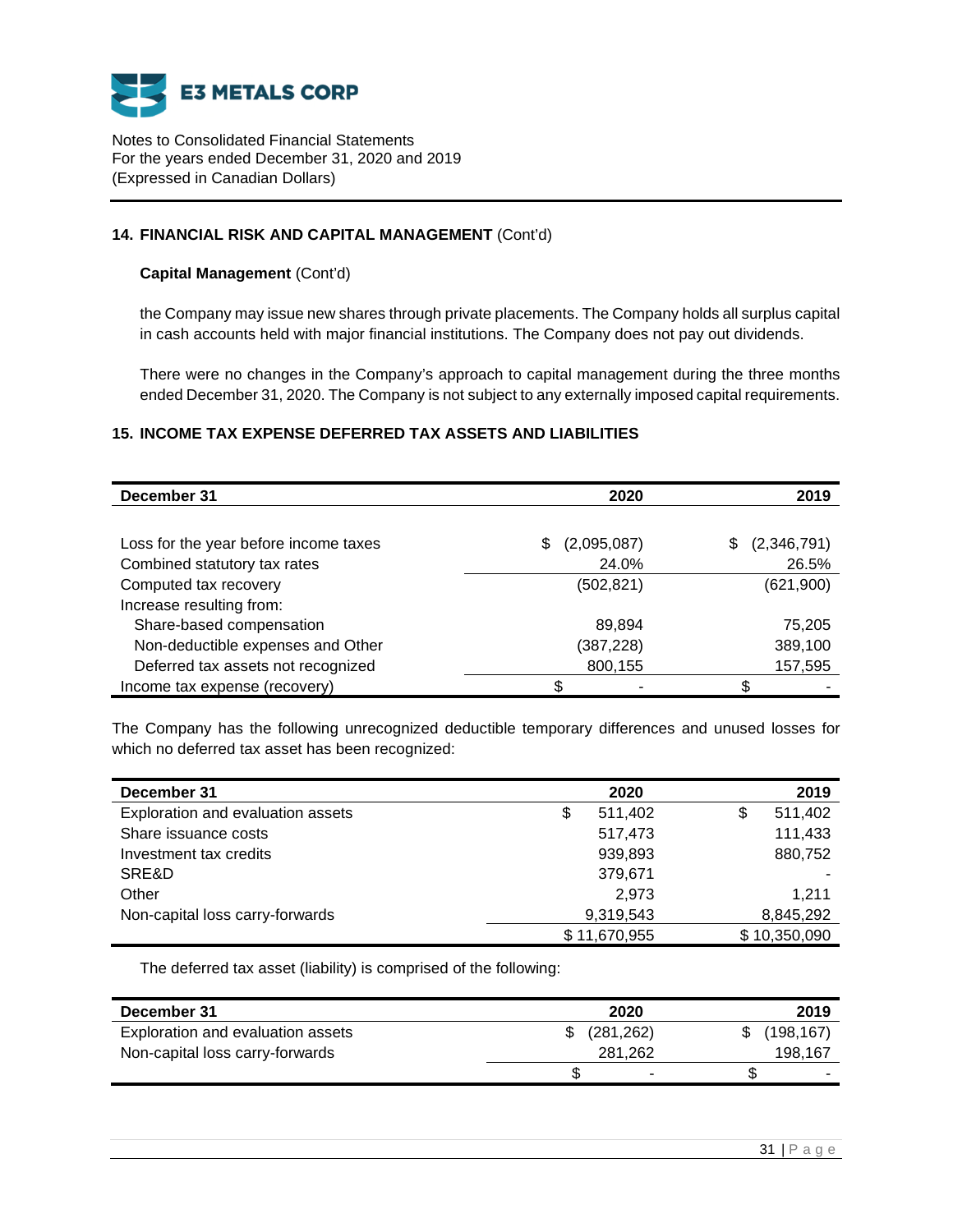

# **15. INCOME TAX EXPENSE DEFERRED TAX ASSETS AND LIABILITIES** (cont'd)

The tax pools relating to these deductible temporary differences expires as follows:

|      | Canadian loss   | Mexican loss    | Investment tax |
|------|-----------------|-----------------|----------------|
|      | carry-forwards  | carry-forwards  | credits        |
| 2021 | \$              | \$<br>1,045,065 | \$<br>200,745  |
| 2022 |                 | 750,730         | 276,113        |
| 2023 |                 | 318,182         | 46,200         |
| 2024 |                 | 33,345          | 117,272        |
| 2025 |                 | 16,373          | 240,422        |
| 2026 |                 |                 | 59,141         |
| 2027 |                 |                 |                |
| 2028 | 212,794         |                 |                |
| 2029 | 187,351         |                 |                |
| 2030 | 220,183         |                 |                |
| 2031 | 595,458         |                 |                |
| 2032 | 350,213         |                 |                |
| 2033 | 245,439         |                 |                |
| 2034 | 237,171         |                 |                |
| 2035 | 195,527         |                 |                |
| 2036 | 118,210         |                 |                |
| 2037 | 956,301         |                 |                |
| 2038 | 1,317,972       |                 |                |
| 2039 | 1,844,445       |                 |                |
| 2040 | 1,897,726       |                 |                |
|      | \$<br>8,378,726 | \$<br>2,163,695 | \$<br>939,893  |

## **16. COMMITMENTS**

Pursuant to the terms of the Metallic and Industrial Mineral ("MIM") Permits, the Company is required to incur exploration expenses during each "two year period" to maintain the permits in good standing. The following is a summary of the expense requirements:

|      | Expenditures |
|------|--------------|
| 2021 | \$2,353,620  |
| 2022 | \$1,188,978  |
| 2023 | \$3,233,620  |

### **17. SUBSEQUENT EVENTS**

On January 25th, 2021 Livent withdrew from the joint operation with E3 Metals. Per the original executed agreement: upon Livent withdrawal, E3 had the right to purchase any hard assets in Devco from Devco for 50% of the assessed liquidation value and for all Intellectual Property and